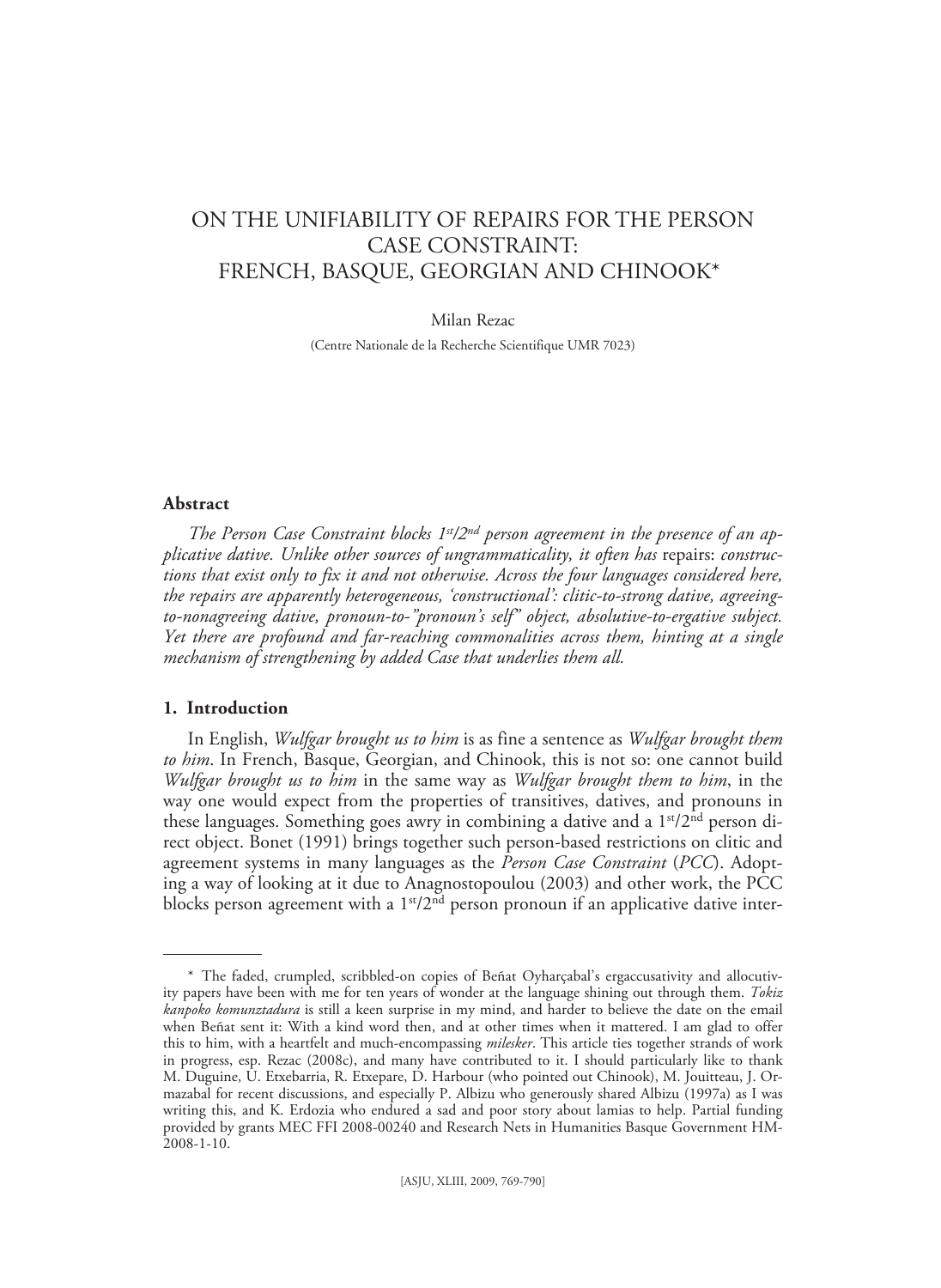venes, (1), and as consequence the pronoun is not licensed for Case or a similar requirement.



It is a spectacular discovery of Bonet's and the work that followed hers that this ban is shared by languages of diverse character across all the inhabited world and the lifetime of humankind between them: Shambala, Yimas, Warlpiri, Kambera, Ojibwa, and Mapudungun are some that belong to the long list. The study of it is young. Among its mysteries are its *repairs*: structures that exist only to express what it bars.

Syntax does not usually have the means to fix ungrammatical structures, and so language ends up with much 'ineffability'. When a *wh*-word cannot move out of a coordinate structure, *\*What did the smith's daughter bring back \_\_ and the moon?*, the only way to ask the question is through a paraphrase, *What did the smith's daughter bring back \_\_ along with the moon*, which exists independently of the goodness or badness of the extraction, as in *She brought back the sun and/along with the moon*. Yet for the PCC there often do exist repairs: constructions that are dedicated solely to expressing that which the PCC bars, and impossible in all other contexts.

These repairs are discussed here. They are drawn from languages close in some sense to Basque, yet they present a good sample of what is known to exist. Their description is of interest in its own right, but it suggests further that their apparent heterogeneity belies profound similarities, and perhaps even a single mechanism. More of it is said in Rezac (2007, 2008c). As with the PCC itself, the discovery of dedicated repairs for it cross-linguistically is in the first place due to Bonet (1991), and the emphasis on syntactic commonalities across their wilderness to Albizu (1997a).

# **2. French transitives**

French makes for a good starting point, because its PCC repairs have been researched longer and deeper than others. The PCC bars combinations of dative clitic and  $1<sup>st</sup>/2<sup>nd</sup>/reflexive accusative clitic arguments. As a repair, datives assume strong$ rather than clitic form, (3)b. By doing so, they escape an otherwise exceptionless requirement that dative (and accusative) pronouns be clitic unless focused, (3)a. By contrast, locative (and genitive) pronouns can be either clitic or strong even when not focused, (3)c. Because datives and locatives have the same form except as clitics, namely  $\dot{a}$  + DP, Couquaux (1975) saw the repair as turning a dative into a locative argument. Indeed, his variety of French also allows for a repair substituting the locative clitic *y* for a dative one in PCC contexts only, (3)b (an option linked to a freer use of  $\gamma$  in this grammar).<sup>1</sup>

<sup>&</sup>lt;sup>1</sup> S refers to the subject of intransitives or unaccusatives, EA of transitives, O to their object, and IO to the remaining core argument whether applicative or not. Nonobvious glosses are A, D, E short for usual ABS/ACC, DAT, ERG; in Georgian, PV preverb, SU subject(-marker), AOR aorist, O/S/NV object / subject / nonspecified or neutral 'version' (discussed later); in Chinook, RPT for recent past.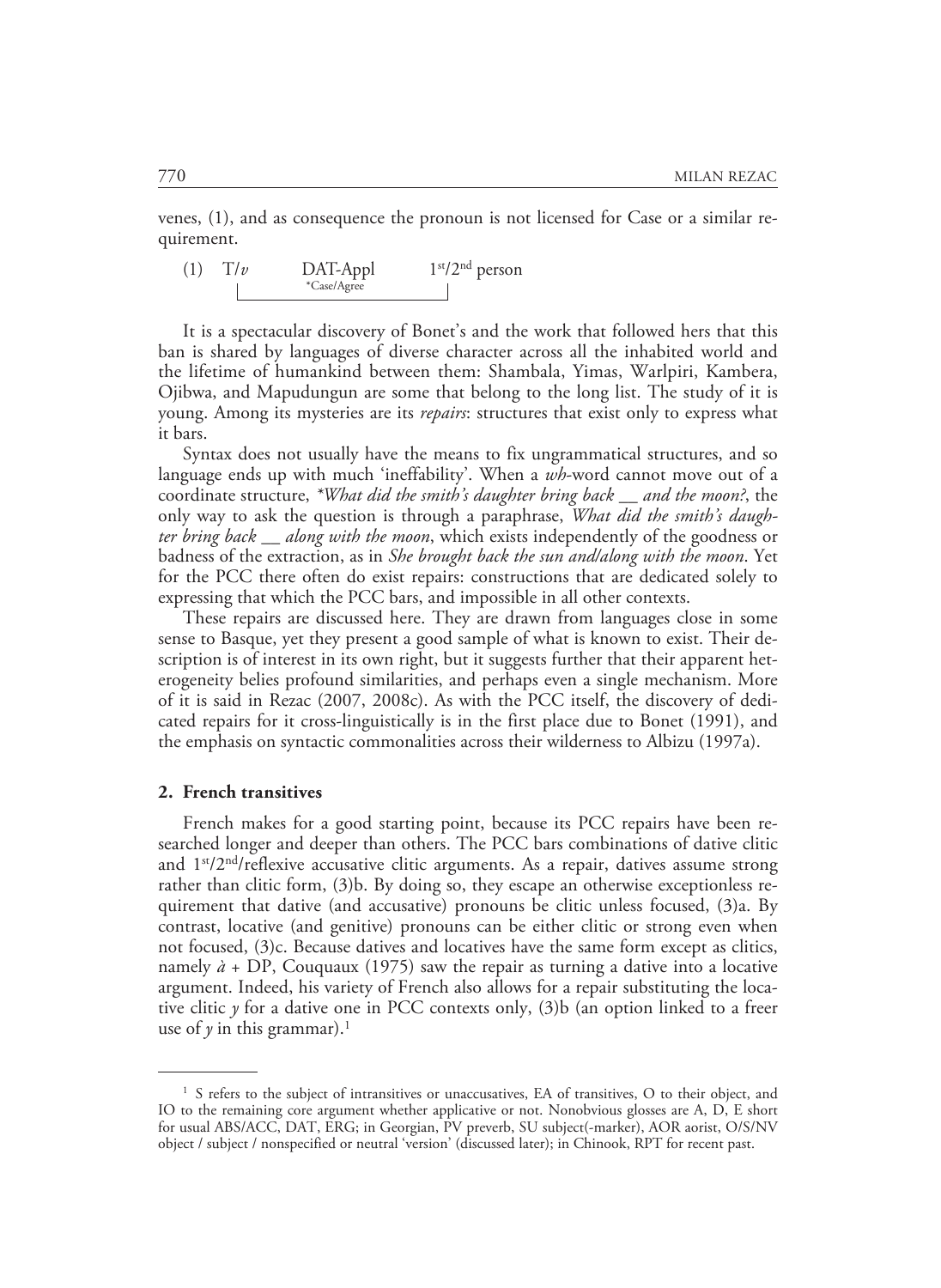(2) PCC (French): \*1st/2nd/*se* ([+person]) accusative + dative argumental clitics. REPAIR: dative clitic  $\rightarrow \dot{a}$  + strong pronoun / % locative clitic. (Couquaux 1975, Kayne 1975, Postal 1990, Albizu 1997a, Rezac 2009ab)

| (3) | [What do you mean they, don't know her/you? Of course they, know her/you.] |                                                                               |                                       |                                                         |  |           |  |
|-----|----------------------------------------------------------------------------|-------------------------------------------------------------------------------|---------------------------------------|---------------------------------------------------------|--|-----------|--|
|     |                                                                            | a. Je $la$                                                                    | $leur_i/$ <sup>*</sup> y <sub>i</sub> | ai présenté                                             |  | hier.     |  |
|     |                                                                            | $\lg l'$                                                                      |                                       | ai présenté $*$ à eux <sub>i</sub> / $\sqrt{EUX_L}$     |  | hier.     |  |
|     |                                                                            | I them.ACC them.DAT                                                           |                                       | have introduced to them                                 |  | yesterday |  |
|     |                                                                            | b. Je vous                                                                    | *leur¦/% $y_i$                        | ai présenté                                             |  | hier.     |  |
|     |                                                                            | Je vous                                                                       |                                       | ai présenté $\lambda$ eux <sub>i</sub> / $\sqrt{EUX_k}$ |  | hier.     |  |
|     |                                                                            |                                                                               |                                       | I you.ACC them.DAT have introduced to them              |  | yesterday |  |
| cf. |                                                                            | c. Elle $\langle y_i \rangle$ pense tout le temps $\langle a eux_i \rangle$ . |                                       |                                                         |  |           |  |
|     |                                                                            |                                                                               |                                       |                                                         |  |           |  |

she LOC thinks all the time to them (locative argument)

(Rezac 2009a)

The PCC in French fits (1) if clitic datives reflect applicative objects while nonclitics datives do not. Apparent exceptions to (2) go in this direction. First, some datives trigger the PCC even without being clitics, and they have a good claim to applicativity: causees and psych-experiencers, discussed below. Second, Postal (1984) observes that some speakers allow the clitic combinations banned by the PCC if the dative clitic originates as the complement of an adjectival predicate, arguably nonapplicative:

(4) Pierre *nous lui* croit  $\left[ \begin{array}{c} \zeta_{\text{C}} e_{\text{nous}} \end{array} \right]$  fidèle  $e_{\text{lui}}$ , nous autres communistes. Pierre us.ACC him.DAT believes faithful, us other communists

(Postal 1984: 153, 1990: 178)

The repair (2) targets specifically the PCC. It does not help with other clitic problems, which are many and varied. Among them are clitics trapped in islands without a cliticization site and binding theory violations (Kayne 1975, Rezac 2009a). A different kind and one we will see again in Basque is morphophonological gaps in the clitic cluster, such as the incompatibility of 3SG.DAT *lui* + LOC *y* clitics, or double dative sequences like the one below. Some speakers tolerate some of these, others none, and whichever ones are out, cannot be repaired by using a strong pronoun instead:

|  | $(5)$ a. ?*Paul me |                                                            | semble reconnaissant à eux                        |  |  |
|--|--------------------|------------------------------------------------------------|---------------------------------------------------|--|--|
|  |                    | b. *Paul me leur/y semble reconnaissant (, à ses amis)     |                                                   |  |  |
|  |                    | Paul me.A them.D/LOC seems grateful to them to his friends |                                                   |  |  |
|  |                    |                                                            | (Couquaux 1975: 53, 71 n. 11, cf. Rezac forthc a) |  |  |

The repair does not fix all instances of the PCC. It can only affect datives that are 'basic' indirect objects as that of *présenter* 'introduce', and not datives like possessors or benefactives,  $(6)-(7)$ . In languages that allow both prepositional and applicative constructions and clearly signal the difference, like Basque and Georgian, the latter kind of datives is applicative, while the former is either applicative or prepositional. French also distinguishes the two kinds of datives: basic indirect objects are free to be clitic or  $a + DP$ , but possessors and benefactives must usually be clitics, (6 c, with ex-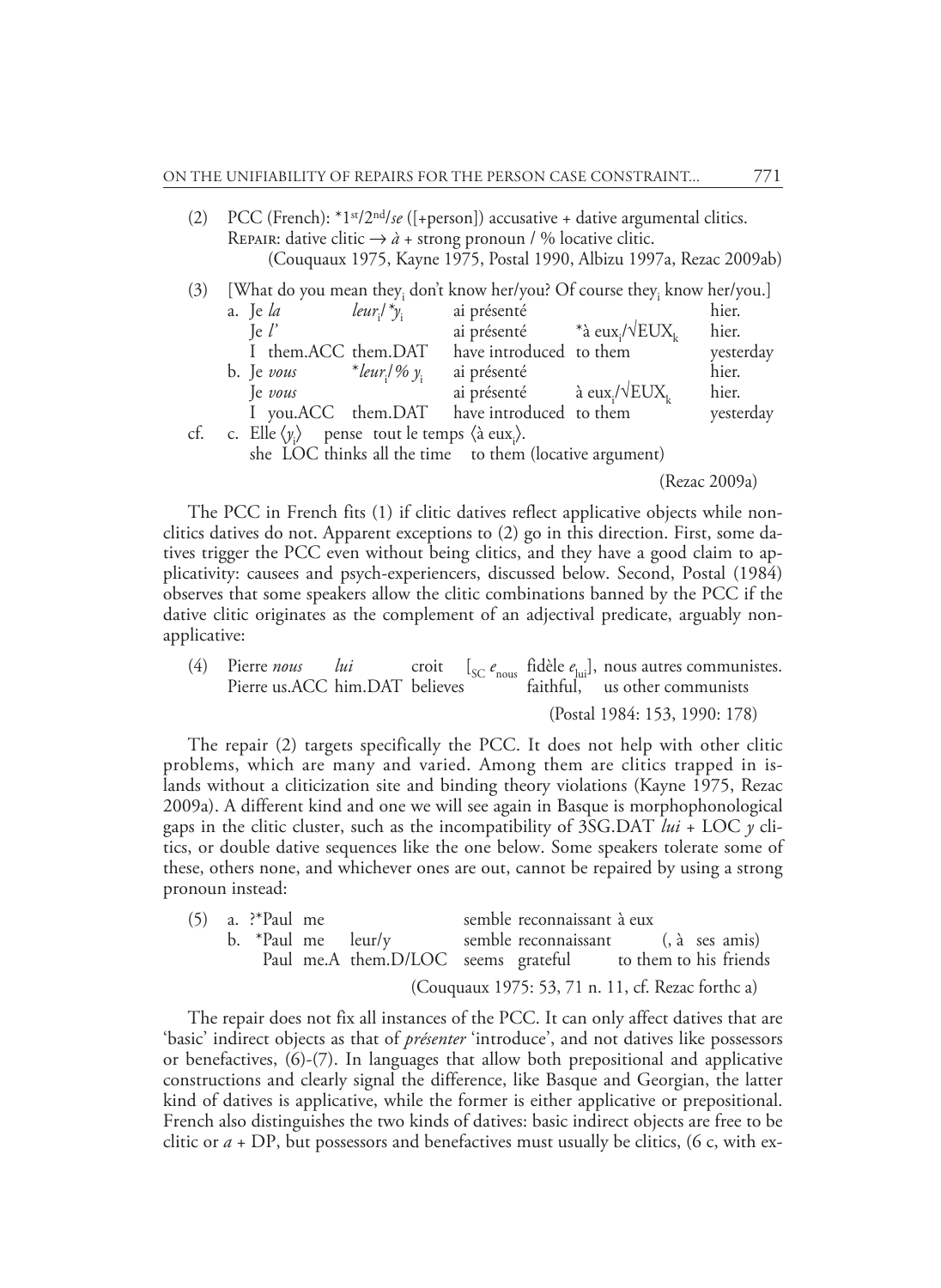plicable exceptions (cf. Rezac 2008c, cf. Rooryck 1988, Cuervo 2003). Apparently, an *a* + DP possessor or benefactive would necessarily be prepositional, and this cannot be. Following Couquaux's (1975) lead, the irreparability of possessor and benefactive datives may be attributed to their inability to appear in the prepositional *a* + DP structure.

| (6) | a. $*On me$ <i>leurly</i> |      | a jeté                                                                        |                                             | dans les bras. |  |  |
|-----|---------------------------|------|-------------------------------------------------------------------------------|---------------------------------------------|----------------|--|--|
|     | $b.$ *On m'               |      |                                                                               | a jeté dans les bras à elles.               |                |  |  |
|     | c. On                     | leur |                                                                               | a jeté Paul dans les bras , à ces filles.   |                |  |  |
|     |                           |      | one me.A them.D/LOC has trown Paul into the arms to them to the girls         |                                             |                |  |  |
|     |                           |      | One threw Paul/*me into their(, the girls') arms.                             |                                             |                |  |  |
|     |                           |      |                                                                               | (Couquaux 1975: 58, cf. Postal 1990: 140-2) |                |  |  |
|     | a. *Philippe vous         |      | $lui/\nu$                                                                     | achètera.                                   |                |  |  |
|     | b. *Philippe vous         |      |                                                                               | achètera à lui.                             |                |  |  |
|     |                           |      | Philippe you.ACC him.DAT/LOC will.buy to him                                  |                                             |                |  |  |
|     |                           |      | Philippe will buy you for him. (ok. as from him with a subcategorized dative) |                                             |                |  |  |
|     |                           |      |                                                                               |                                             |                |  |  |

(Postal 1990: 131-2)

The PCC repair is thus only available to those datives that can appear in the prepositional construction. This dovetails with syntactic consequences to the repair, which eliminates the properties of dative clitics, like the licensing of floating quantifiers, and adds those of strong pronouns (Rezac 2009a-b). The repair turns an unfocussed dative pronoun, which can only appear in the applicative dative construction and must cliticize, into a strong one, which appear as complement to the preposition *à* of the prepositional construction. The similarity or identity to locatives is not accidental. Locative arguments are always basically prepositional, even as clitics (Kayne 1975). Their preposition like that of datives is  $\dot{a}$ , and it is unsurprising that the cliticization of the repaired dative PP should be the locative pro-*à*-PP *y* as well. This basic story can be told in different ways, depending on whether one takes as basic the strengthening of the pronoun, or the mapping of an applicative to/from a prepositional construction (Couquaux 1975, Postal 1990, Albizu 1997a, Rezac 2007, 2008c, 2009a-b; cf. Ormazabal and Romero 1998).

Two applicative datives show a different but expected behaviour. Unlike possessors and benefactives, they are free to be nonclitic  $a + DPs$ . Yet because they are applicative, they trigger the PCC, and naturally cannot be repaired. One is the dative experiencer of the transitive verb *falloir* 'it *needs* DAT ACC'. For many speakers, even the nonclitic dative blocks a 1<sup>st</sup>/2<sup>nd</sup>/se accusative clitic, creating the PCC. No repair is available, because the strong pronoun so created would still be applicative and create the PCC.

| (8) | a. Il $\frac{la}{\approx}$ 100 $\frac{1}{2}$ | lui | faut       |                 |              |
|-----|----------------------------------------------|-----|------------|-----------------|--------------|
|     | b. $*II$ vous                                |     | faut       |                 | , à Philippe |
|     | c. $*$ Il vous                               |     | faut à lui |                 |              |
|     | d. Il $\frac{la}{\%}$ vous                   |     |            | faut à Philippe |              |
|     | it her/you.ACC him.DAT needs to my friends   |     |            |                 |              |
|     |                                              |     |            |                 |              |

(cf. Kayne 1975: 241 note 47, Postal 1990: 172)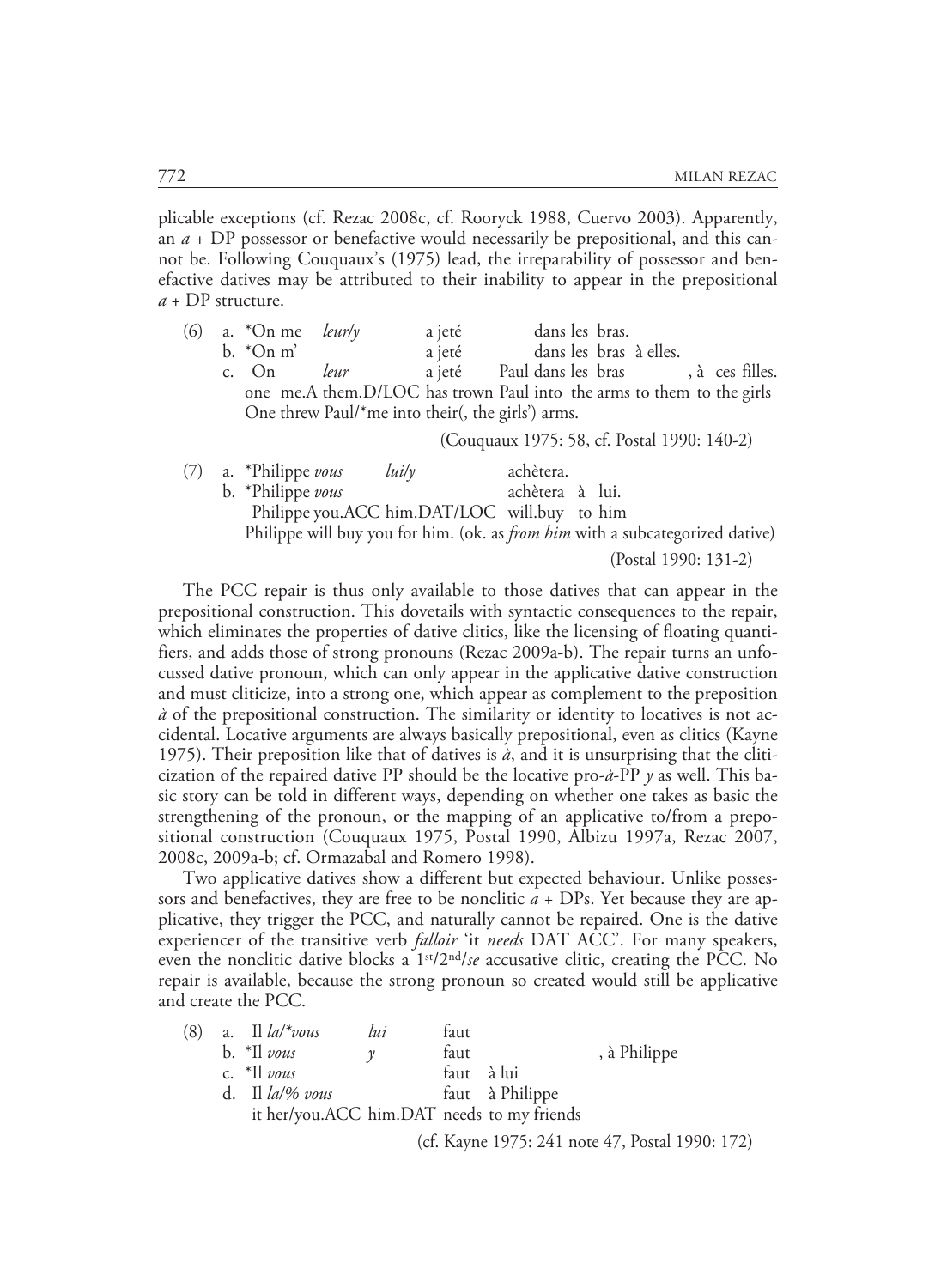A similar situation obtains with most transitive verbs in the *faire à* causative. The causee is dative and the causative and causativized verb form a single domain for cliticization. The object cannot be a 1st/2nd/*se* accusative clitic, whether the causee is a clitic or an *à*-phrase, and so again no repair for the dative is possible, (9). Exceptions are mainly *connaître* 'know' and *voir* 'see', with experiencer-like subjects. They are fine with nonclitic causees and do allow the repair. However, Postal (1989) shows that the causee is then hierarchically lower than the accusative object, as if a prepositional dative.

| (9) | a. Jean <i>la</i> | leur                                                          | a fait | connaître/choisir.                  |  |               |
|-----|-------------------|---------------------------------------------------------------|--------|-------------------------------------|--|---------------|
|     | b. Jean $m'$      |                                                               | a fait | connaître/*choisir à ses amis       |  |               |
|     | c. Jean me        | $*$ leurl $\sqrt{\gamma}$                                     | a fait | connaître                           |  | , à ses amis. |
|     | d. Jean me        |                                                               |        | a fait connaître à eux, à ses amis. |  |               |
|     |                   | Jean her/me.A them.D/LOC has made know to them to his friends |        |                                     |  |               |
|     |                   | Jean made them(, his friends,) know me/Marie.                 |        |                                     |  |               |

#### (cf. Couquaux 1975: 46, Kayne 1975: 298 note 25, Postal 1989)

This is the shape of the PCC repair in French. It is similar in Spanish except on one point, which will concern us when we come to Georgian. In French, the accusative clitic cannot be affected by the PCC repair to become strong, even when the dative is applicative and irreparable.<sup>2</sup> This may be related to the highly marked status of focused accusative pronouns in French, which must commonly be cliticdoubled even for many who allow non-doubled focussed datives (cf. Cardinaletti and Starke 1999). The Spanish PCC repair looks like the French one, turning a clitic into an undoubled  $a$  + strong pronoun, and undoubled  $a$  + DPs are prepositional rather than applicative (Cuervo 2003). However, the repair can affect either the dative or the accusative: a  $3<sup>rd</sup>$  person dative if there is one, but otherwise either of the 1st/2nd person dative and accusative (Bonet 1991: 203). This ought to be related to the full identity of 1st/2nd person dative and accusative pronouns in Spanish, unlike in French. In both languages, dative and accusative clitics are identical for  $1<sup>st</sup>/2<sup>nd</sup>$  but not  $3<sup>rd</sup>$  person. In Spanish only, dative and accusative strong pronouns also have both the same form *a* + pronoun, and must both be clitic doubled.3

Two further remarks are in order about French. First, the PCC applies in infinitives because they host object clitics in the same manner as finite clauses. Second, there is no PCC in applicative unaccusatives, banning (agreement with) a  $1<sup>st</sup>/2<sup>nd</sup>$  person nominative when there is an applicative dative. This is unsurprising as will be seen below, since the nominative raises to [Spec, TP] past the dative and T Agrees with it there.

I me.DAT him/\*you.ACC imagine badly him/you at that age (Postal 1990: 178)

<sup>3</sup> One might expect that even 3<sup>rd</sup> person accusatives can be repaired in that *leismo* in which they acquire all the properties of a dative in form and in doubling possibilities (Ormazabal and Romero 2006).

<sup>&</sup>lt;sup>2</sup> Except as in (i) when the dative is an inherent clitic, yet even then the accusative seems marked/ focused.

<sup>(</sup>i) Je  $me \langle l/\prime \frac{t}{\prime} \rangle$  imagine mal  $\langle \frac{t}{\prime} \vert u \rangle / \langle \text{tot} \rangle$  à cet âge-là.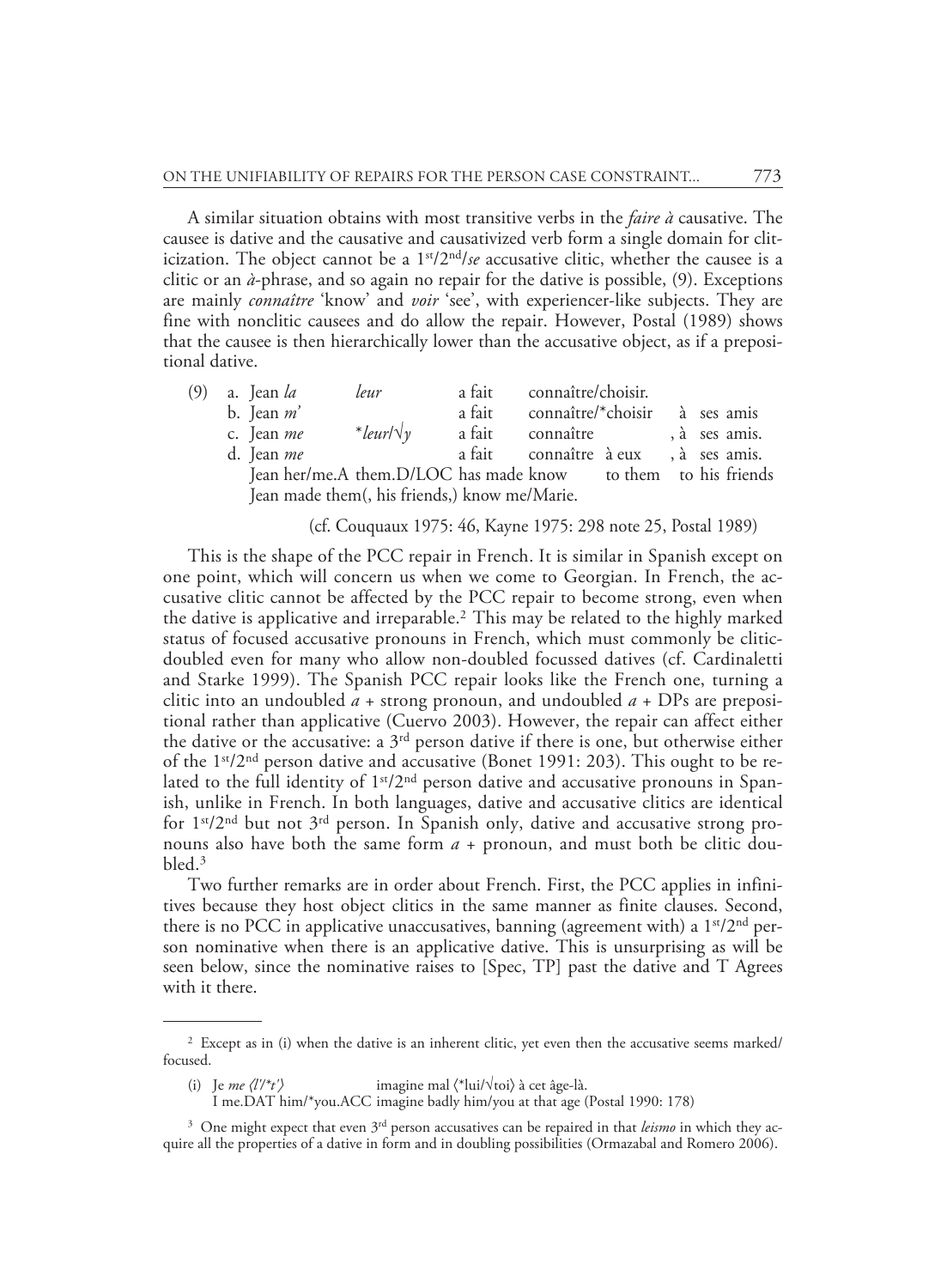#### **3. Basque transitives**

In Basque, the PCC arises in both applicative transitives, similar and repaired similarly to French, and unaccusatives, discussed in a later section.

Basque is a morphologically ergative language, marking EA by ergative, S/O by absolutive, and IO by dative, all differentiated by agreement as well as by case, (10). Agreement with the absolutive and ergative arguments is obligatory, and, outside the PCC, with the dative as well in the western dialects. For the northeastern dialects, there is a split governed by the applicativity of the dative (Etxepare and Oyharçabal 2008a-b, Fernández et al. this volume). Applicative datives must agree: possessors, datives of interest, psych-experiencers, and, mostly, causees. Prepositional datives have the same case but do not agree. They are indirect objects such as the goal of *eraman* 'bring'. It can be either prepositional or applicative, giving apparent optionality of agreement:<sup>4</sup>

(10) Polizia-ri $_{i}$  ikasle-ak<sub>1</sub>  $\text{ikasle-ak}_k$  eramango di-zki<sub>k</sub>-e<sub>j-</sub>te<sub>i</sub>  $/$  % d-it<sub>j</sub>-u-zte<sub>i</sub> police-DAT students-PL.ABS bring.will AUX.3pA.3pD.3pE AUX.3pA.3pE

[T with \**dituzte*, H with √*dituzte*]

The PCC bars agreement of a  $1<sup>st</sup>/2<sup>nd</sup>$  person absolutive in the presence of an agreeing dative (Laka 1993). Thus in (11), there is no form like *\*zaizki-e-zte* AUX.2pA.3pD.3pE available*.* Historically such forms did exist in Basque varieties immune to the PCC, but they do not now (Oyharçabal and Etxepare 2008, Lafon 1949: 397-9). The repair is the suspension of dative agreement. This is naturally so for speakers of dialects with nonagreeing datives (Lafitte 1979: §574). However, it is also possible for many, although not all, speakers of the western dialects, as in (11) (Artiagoitia 2000: 405, Albizu 1997a: 38, 95, 2001: 50). The constraint holds across the full range of transitive + agreeing dative constructions and it is not sensitive to the phi-features of the dative.

- (11) Polizia-ri zu eramango zait-u-zte /  $d(it)u(z)te/di(z)te$ police-DAT you.ABS bring.will AUX.2pA.3pE \*AUX.3s/pA.(3pD.)3pE [T]
- (12) Miren-i aurkeztu/eraman gait-u Miren-DAT introduced/brought AUX.1pA.3sE [H]

Applicative datives fall prey to the PCC but there is no rescuing them. Datives of interest seem robust in refusing the repair, in both northeastern and other dialects. To say (13)b in a story where fierce lamias are likely to 'eat you on Miren' while walking in their woods with her, paraphrase must do: *Lamiek zu jango zaituzte* (or, *zuri jango dizute*) *Mirenekin zauden bitartean* 'The lamias will eat you while you are with Miren' [T].

(13) a. Lami-ek Miren-i Pello eta Mona jango di-zki-o-te / \*d-it-u-zte lamias-E Miren-D Pello and Mona.A will.eat AUX.3pA.\*(3sD.)3pE

<sup>4 [</sup>T] is a native speaker from Tolosa (western), [H] Hasparren (northeastern, dative omission). All data new to this paper are to be viewed as suggestive only. They are limited to a couple of speakers, not always pressed about alternatives at first rejected, with only a couple of examples of each construction. Still more informal discussions with others do suggest a reality to the patterns here.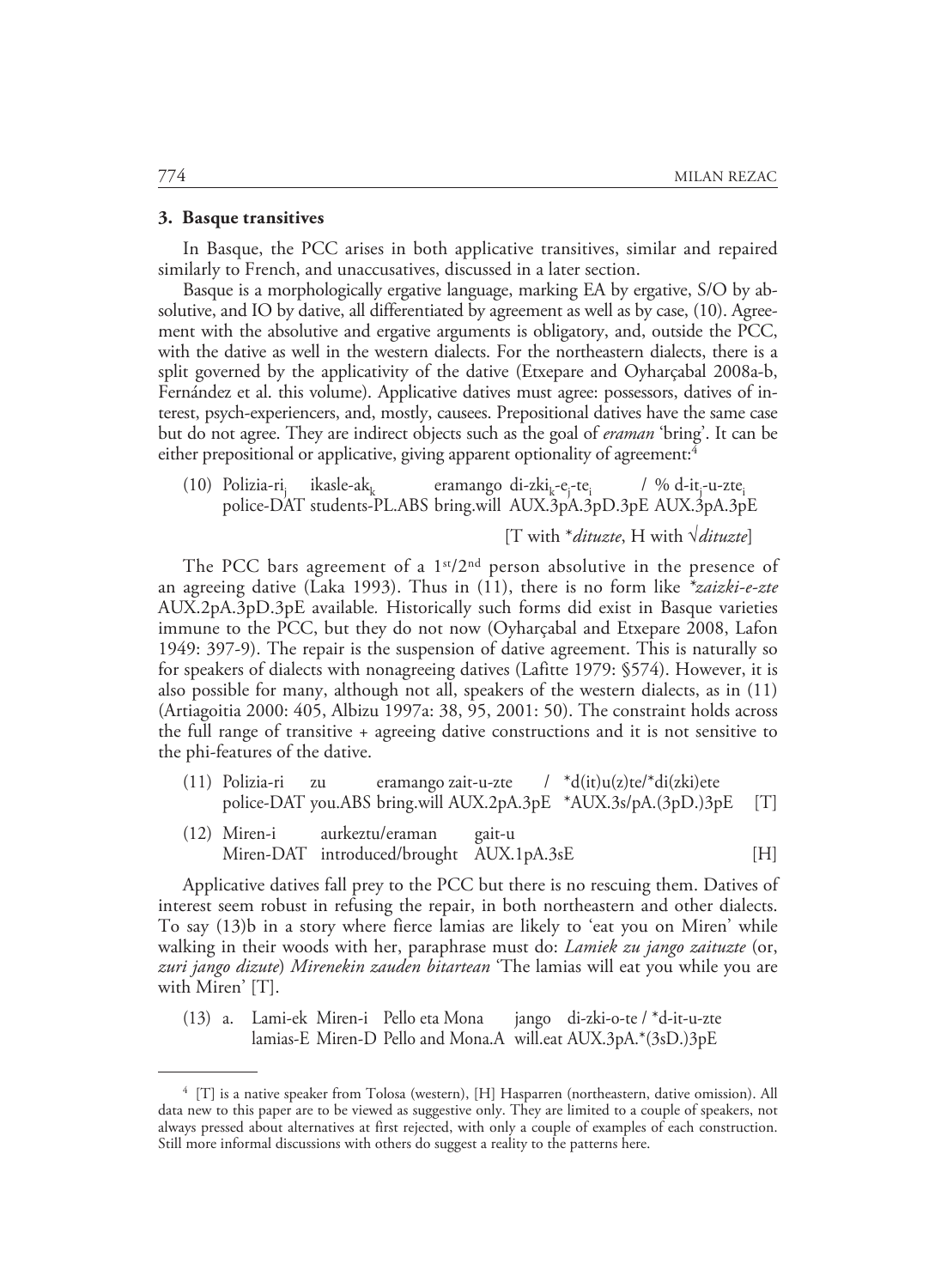| b. *Lami-ek Miren-i zu                            |  | jango zaituzte/diote               |     |
|---------------------------------------------------|--|------------------------------------|-----|
| lamias-E Miren-D you.A                            |  | will.eat AUX.2pA.3pE / 3sA.3sD.3pE |     |
| The lamias will eat Pello and Mona/*you on Miren. |  |                                    | [T] |

(14) Polizia-k emaztea-ri hautsi di-o / \*n-au police-ERG wife-DAT broke AUX-3sD / \*1sA.3sE The police broke him/\*me on  $[my/his]$  wife.  $[H]$ 

Possessor datives also cannot be repaired for both dialect types, (15). Albizu (1997a) has already demonstrated this through (16). There is some variation even within a speaker's grammar, and [T] for instance accepts (16) (or rather: *Aitak amari zu besoetatik kendu zintuen* 'Father removed you mother.DAT arms.from'). The culprit might be a purely ditransitive construal of these verbs, with a goal/source indirect object.

|                                                         |           |                         |     |                               | (15) a. Miren-i haurr-ak beso-etara bota di-zki-o/*d-it-u-zte |     |
|---------------------------------------------------------|-----------|-------------------------|-----|-------------------------------|---------------------------------------------------------------|-----|
|                                                         |           |                         |     |                               | Miren-DAT children-ABS arms-into thrown AUX.3pA.3sD.3sE       | [T] |
|                                                         |           | b. *Miren-i             | Z11 | beso-etara bota zait-u-zte    |                                                               |     |
|                                                         |           | Miren-DA you.ABS        |     | arms-into thrown AUX.2pA.3pE  |                                                               | [T] |
|                                                         |           | % ??Miren-i $\emptyset$ |     | beso-etara bota na-u / gait-u |                                                               |     |
|                                                         | Miren-DAT |                         |     |                               | arms-into thrown AUX.1sA/1pA.3sE                              | [H] |
| They threw the children/*you/*me/*us into Miren's arms. |           |                         |     |                               |                                                               |     |
|                                                         |           |                         |     |                               |                                                               |     |

| (16) Aita-k ume-a ama-ri        |        | beso-e-tatik kendu zion. |                                                                    |
|---------------------------------|--------|--------------------------|--------------------------------------------------------------------|
|                                 |        |                          | father-ERG child-ABS mother-DAT arm-s-from removed AUX.3sA.3sD.3sE |
| $\frac{22}{8}$ Aita-k $\oslash$ | ama-ri |                          | beso-e-tatik kendu ninduen/zidan                                   |
| father-ERG                      |        |                          | mother-DAT arm-s-from removed AUX.1sA/1sD.3sE                      |

(Albizu 1997a: 175 note 52, 197)

Finally, causative datives trigger the PCC, (17), and probably cannot be repaired, (18).5 The causative *ezagutarazi* 'make known' ought to be a case where repair is possible if it is anywhere, as discussed for French *faire connaître* (both clumsy when 'introduce' or 'show' will do, not controlled for here). Yet it is not in  $(18).<sup>6</sup>$ 

<sup>5</sup> Albizu (1997a: 41, 202) reports that dative causee agreement cannot be suspended to repair causatives basied on *eragin*, and that the way to express a PCC context is to omit absolutive agreement: *Pellori ni jo eragin diote* 'They made Pello.DAT(agr) kill me.ABS(no agr)'. Ortiz de Urbina (2003) lists *eragin* among the variants of *arazi*. However, in his examples agreement with the downstairs absolutive object need not take place for *eragin* (*Amak umeari indabak jatea eragin zion* 'The mother made the child.DAT(agr) eat the beans.ABS(no agr)'), while it always does for *arazi* (*Gurasoek indabak janarazi dizkiote umeari* 'The parents made the child.DAT(agr) eat the beans.ABS(agr)'). If this is so, nonagreement with the absolutive in Albizu's examples a possibility independent of the PCC, not a repair; but this remains to be investigated.

<sup>6</sup> Fernández et al. (this volume) find that in the northeastern dialects, causee dative agreement can sometimes be omitted (outside the PCC), unlike for other applicative datives, and the most robust being like *ezagutarazi,* though not only (cf. note 8 below). It would not be surprising to find that speakers can repair *ezagutarazi* but not, say, *hilerazi* 'make kill'. Of interest is Oyharçabal's (2005: note 13) (i): an ECM absolutive becomes a nonagreeing dative only to allow agreement with an A'-extractee. Cf. *je lui ai fait/vu écrire la lettre - je l'ai fait / vu écrire* 'I saw/made him.D write the letter / them.A write' in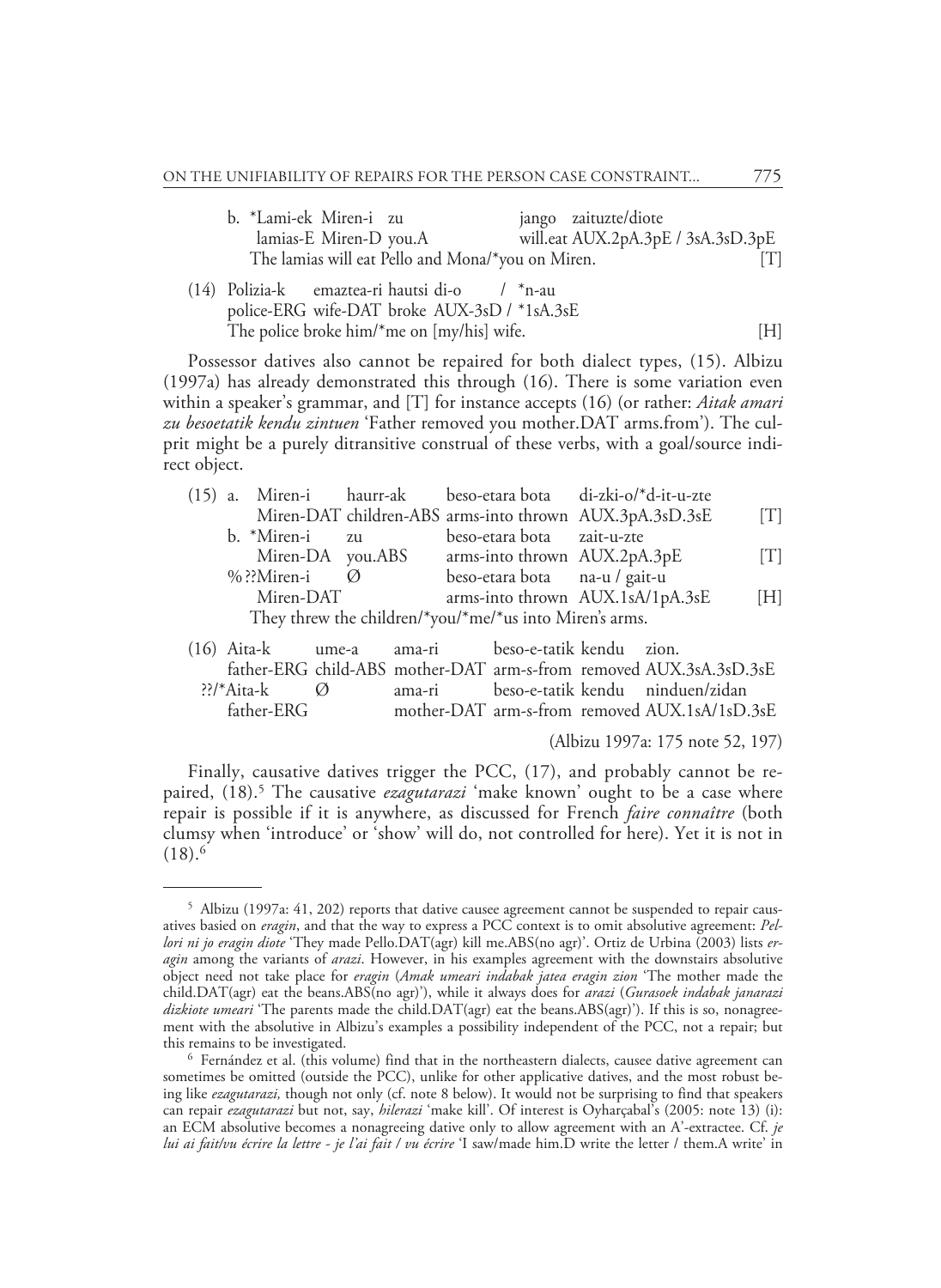|        | (17) a. Ama-k bera etxe-ra ekarr-arazi di-o |         |                              |                                                                                                                                  | anaia-ri |
|--------|---------------------------------------------|---------|------------------------------|----------------------------------------------------------------------------------------------------------------------------------|----------|
|        |                                             |         |                              | mother-ERG him.ABS house-to bring-CAUS AUX.3sD.3sE brother-D                                                                     |          |
|        | b. *Ama-k ni                                |         | etxe-ra ekarr-arazi n(a)-i-o |                                                                                                                                  | anaia-ri |
|        |                                             |         |                              | mother-ERG me.ABS house-to bring-CAUS AUX.1sA.3sD.3sE brother-D                                                                  |          |
|        |                                             |         |                              | (Albizu 2001: 58 note 13)                                                                                                        |          |
|        |                                             |         |                              | (18) a. Pello-ri ikasle-ak ezagut-arazi-ko di-zki-o-te / *d-it-u-zte<br>Pello-DAT students-ABS know-make-will AUX.3pA.*(3sD.)3pE |          |
|        | b. *Pello-ri                                | zu      |                              | ezagut-arazi-ko zait-u-zte / di-o-te / d-u-t-e                                                                                   |          |
| $\ast$ |                                             | you.ABS |                              | AUX.2pA.3pE / 3sA.(3sD.)3pE                                                                                                      |          |
|        |                                             |         |                              |                                                                                                                                  |          |
|        |                                             |         |                              |                                                                                                                                  |          |

We have the same pattern as in French. All applicative datives trigger the PCC and the repair is to turn them into prepositional ones, available only to indirect objects and not to datives of interest, possessors, or causees. As in French too, the examples show that only dative, not absolutive agreement can be suspended to repair the PCC (but cf. note 5).

Unlike in French, nonfinite clauses in Basque do not show the PCC, as in (19) and (21). This has been deemed significant, since nonfinite clauses have, at first sight, the same case-marking pattern as finite clauses, but lack agreement (Bonet 1991, Laka 1993, Albizu 1997ab). The absence of agreement might even be seen as quite superficial, since a type of anaphor that in finite clauses requires an agreeing antecedent can be bound by its homologue in nonfinite clauses (Rebuschi 1995, Albizu 2001). Here then might be an argument for tying the PCC closely to agreement morphology (Albizu 1997a-b; see Sigurðsson and Holmberg 2008 for a subtler situation in Icelandic).

(19) Gaizk iruditzen zai-t [zu-k ni harakin-ari saltze-a]. wrong seeming AUX-1sD you-ERG me.ABS butcher-DAT selling-ABS Your selling me to the butcher seems wrong to me.

(Laka 1993: 27)

(20) [Aita-k ni ama-ri beso-e-tatik ken-tzea] gaizki iruditu zitzaidan. father-ERG me.ABS mother-DAT arm-s-to removing wrong seemed AUX-1sD Father taking me from mother's arms seemed wrong to me.

(Albizu 1997a: 176)

However, there are some case marking asymmetries between finite and nonfinite clauses, as Oyharçabal (1992: 317) points out. There are also indirect signs of a difference for the dative specifically. The dative goal of a causativized ditransitive can survive without agreement if it is taken up by the dative causee, and worse, can-

a French variety, and the last-resort approach to such dative Case in Folli and Harley (2007), Bobaljik and Branigan (2006).

<sup>(</sup>i) Bertze haurr-eri, bil-tzen ikusi n-it<sub>i</sub>-u-en/\*n-i-zki<sub>i</sub>-e<sub>j</sub> sosek<sub>i</sub> xoratu (…) ninduteyan other children-DAT gathering seen AUX.3pA.(\*3pD.)1sE-REL money-ERG bothered me The money that I saw other children gathering bothered me.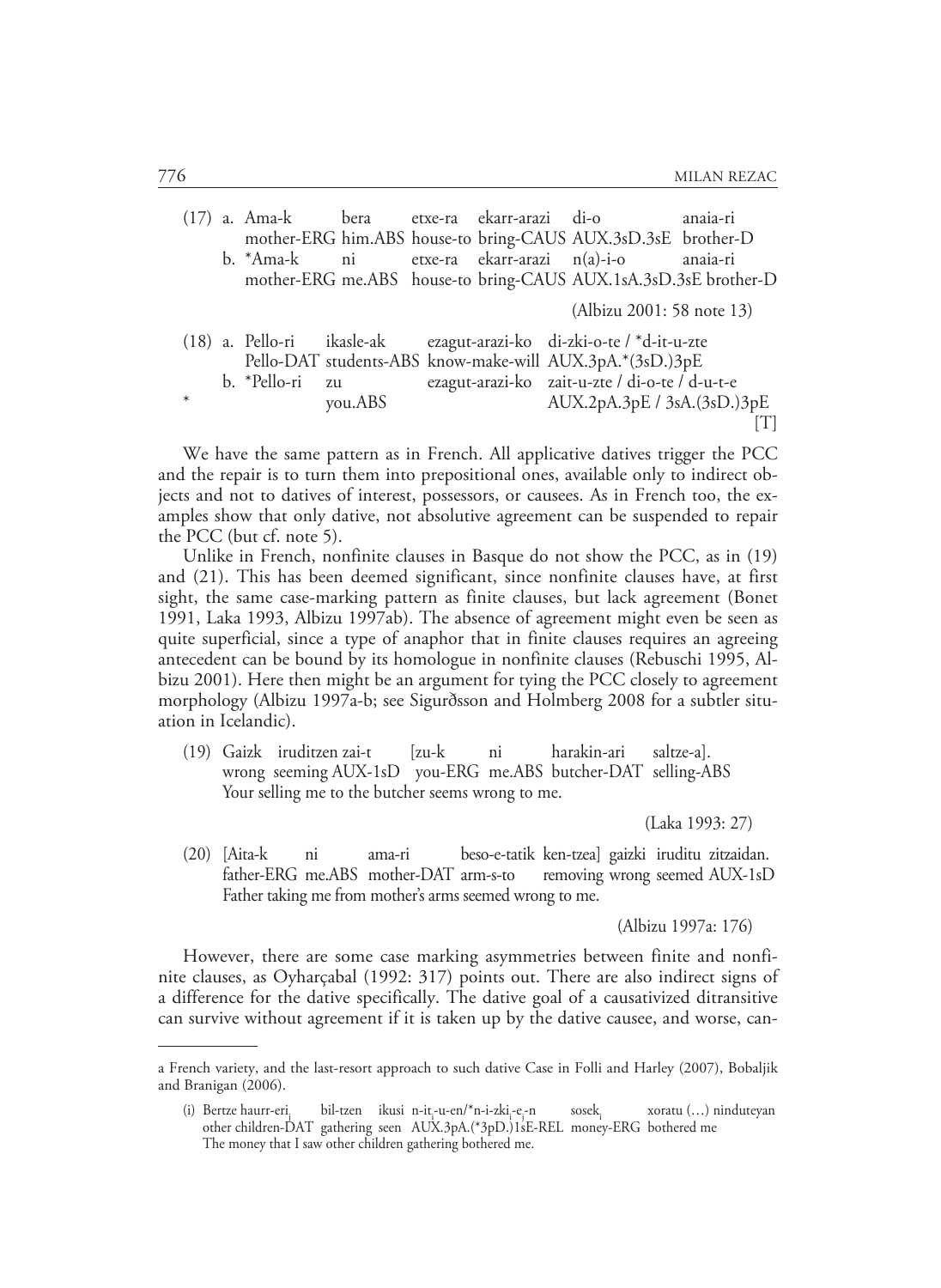not agree even if the causee is impersonal and controls no agreement; in contrast, the embedded absolutive object must agree (Albizu 2000, Ortiz de Urbina 2003). The most obvious possibility is that datives in nonfinite clauses can always be prepositional and so avoid the PCC — yet (20) shows a possessor dative, as Albizu points out. We return to the issue with Georgian.

# **4. Georgian transitives**

Georgian makes for an excellent parallel to Basque in aspects of case and agreement and the PCC (Rezac 2003, 2008b), and a striking contrast in the apparent character of its PCC repairs — and so a good testbed for the unifiability of the repairs.

The Georgian case system is nominative-accusative in the present and ergative-nominative  $(=$  absolutive) in the aorist. The accusative of  $\overline{O}$  in the present is superficially the same as the dative of IO, but the two can be distinguished because the dative of O becomes nominative in the aorist and in detransitivizations, while the dative of IO remains. Thus we have present EA/S nominative, IO/O dative, beside aorist EA ergative, IO dative, S/O nominative as in  $(21)$ . 1<sup>st</sup>/2<sup>nd</sup> person pronouns do not mark these cases, but a bracketed gloss indicates the case that a 3rd person would have in their place.

(21) did-i tevz-i mo-m-i-t**.**an-a babua-m Tamaz-s big-NOM fish-NOM PV-1s-OV-bring-3sSU.AOR grandfather-ERG T.-DAT Grandfather brought me, Tamaz, a big fish.

(Boeder 2002: 88)

There is a unique prefix slot for  $1<sup>st</sup>/2<sup>nd</sup>$  person agreement with EA, O, S, IO; it and its controller are underlined here. The form of the morphemes that occur here has accusative alignment in the present as well as the aorist: S controls the same ones as EA and not as O/IO. When two arguments are  $1<sup>st</sup>/2<sup>nd</sup>$  person, O/IO beats EA for control of the prefix (as in Basque 'ergative displacement').  $3<sup>rd</sup>$  person EA/O/IO have no overt agreement, but a  $3<sup>rd</sup>$  person IO has a special prefix dedicated to it (also as in Basque and elsewhere). In the suffix field can be marked person and number of the subject which is not pertinent here.

(22) nino-m me da-m-xat-a Nino-ERG me(NOM) PV-1s-painted-3sSU Nino painted me (= a picture of me).

(Nash 1995: 199)

(23) (me) da-v-u-xat'e deda-s surat-i I(NOM) PV-1s-3D+OV-painted mother-DAT picture-NOM Mother painted me a picture.

(Anderson 1984: 168)

(24) deda-m da-m-i-xat'-a (me) surat-i mother-ERG PV-1s-OV-painted-3sSU me(DAT) picture-NOM I painted mother a picture.

(Anderson 1984: 168)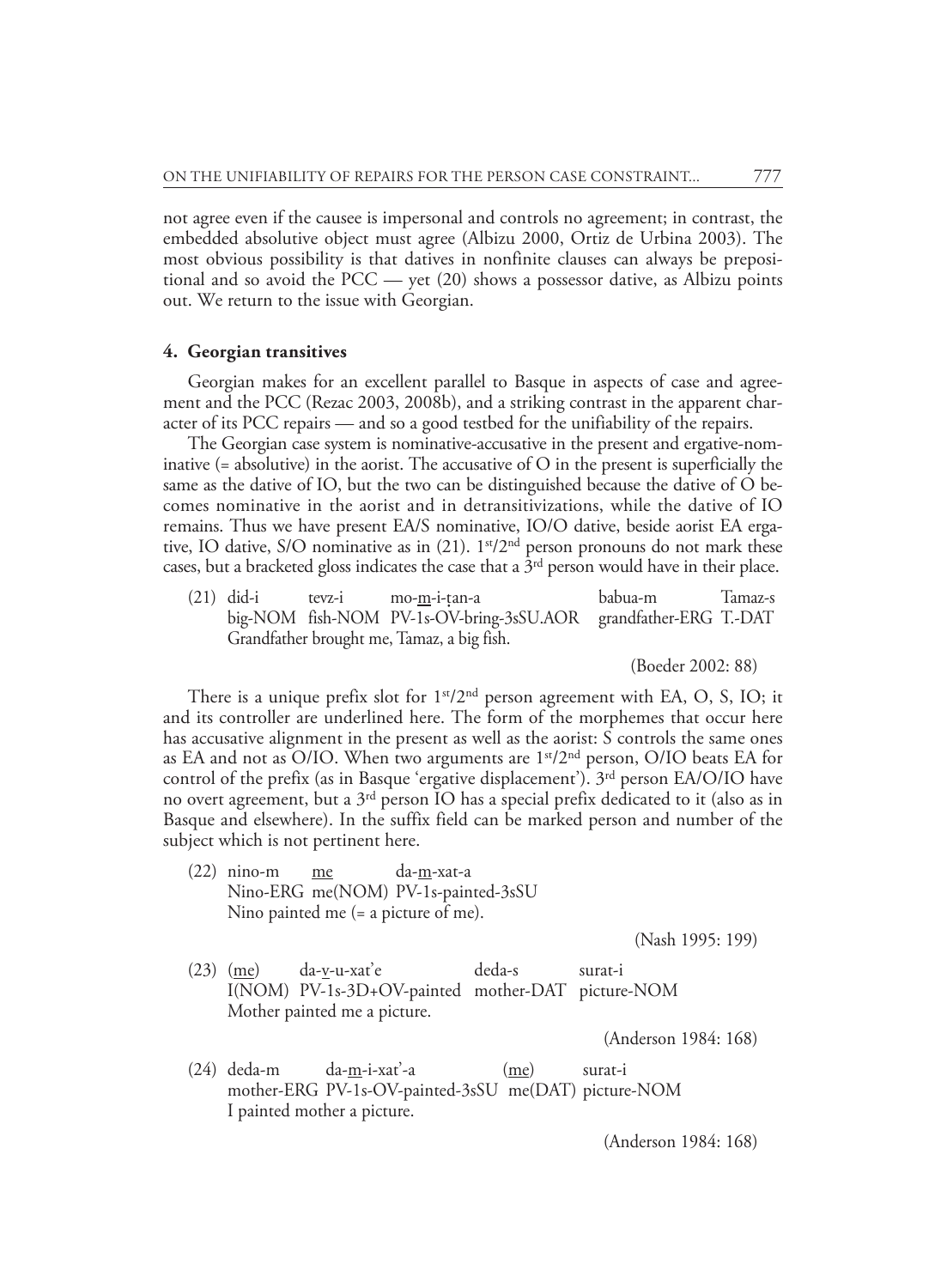The PCC bars agreement with  $1<sup>st</sup>/2<sup>nd</sup>$  person O in the presence of IO. Thus while O in  $(22)$  agrees, in  $(25)$  it cannot. In  $(25)$  is also shown the PCC repair, known as *Object Camouflage* (Harris 1981: III). The O is realized as the 3SG expression *X's tav* 'head, source, self' where the possessor pronoun *X* has O's phi-features: *čems tav* 'my head' for *me* 'me'. Outside the PCC context, *X's tav* cannot be used for a pronominal O.

(25) važa-m da-m-i-xat-a  $\frac{1}{2}$  \*sen / \*Ø / √šeni tav-i (me) Vazha-ERG PV-1s-V-paint-3sSU.AOR you / you / your self-NOM me(DAT) Vazha painted you for me.

(Harris 1981: 92)

As in Basque, the PCC is triggered by various datives: indirect object, benefactive in (25), causee in (26) (Harris 1981: 80, Bonet 1991: 194, Boeder 2005: 55). Unlike in Basque, the repair is not restricted by the nature of the dative, since it affects O.

(26) anzor-ma ga-(\*m-)a-lanʒɣv-in-a vano-s \*me / \*Ø / √čem-i tav-i Anzor-ERG PV-(\*1s-)V-insult-CAUS-3sSU vanos-DAT me / me / my self-NOM Anzor made Vano insult me.

(Harris 1981: 80)

Georgian yields extraordinary evidence for the abstract character of the PCC, as Boeder (2002: 104) points out. As has been mentioned, the person agreement prefix is unique; so in a combination of  $1<sup>st</sup>/2<sup>nd</sup>$  person EA and IO/O, only IO/O controls the prefix, and the EA is wholly unmarked on the verb (even by suffixes, if singular), (27). Yet that does not prevent it from *pro*-drop, (27), or appearing as a regular pronoun, and it does not license the use of *X's tav* for it, (28). Morphologically, the PCC looks the same: IO blocks the agreement of 1<sup>st</sup>/2<sup>nd</sup> person O. Yet the consequence is the obligatory use of the *X's tav* form in the place of an impossible *pro* or pronoun.7

(27) [minda] (\*v-)g-a-k**.**oc-o, (\*x-)m-a-k**.**oc-o [I.want.it] (\*1s-)2s-NV-kiss-OPT (\*2s-)1s-NV-kiss-OPT I kiss you, [and] you kiss me.

(Boeder 2002: 94, phonotactics is fine)

(28) \*čem-ma tav-ma g-a-k**.**oc-o-s my-ERG head-ERG 2s-NV-kiss-Opt-3sSU Intended: I kiss you.

(Boeder 2002: 102)

The Georgian repair contrasts with Basque in two ways. First, no recourse to a nonagreeing dative is usually reported. Second, there is no parallel in Basque to Object Camouflage, as Oyharçabal and Etxepare (2008) point out: ?\**Jonek neure burua aipatu dizut* 'Jon-ERG my head-ABS mentioned AUX-2pD-1sE' — despite, as we will see, the use of 'X's head' for reflexives in both languages.

<sup>7</sup> This point cannot be made in Basque, even in those varieties where IO controls the prefix, because its ergative displacement analogue of the Georgian prefix competition leaves the EA marked by a suffix.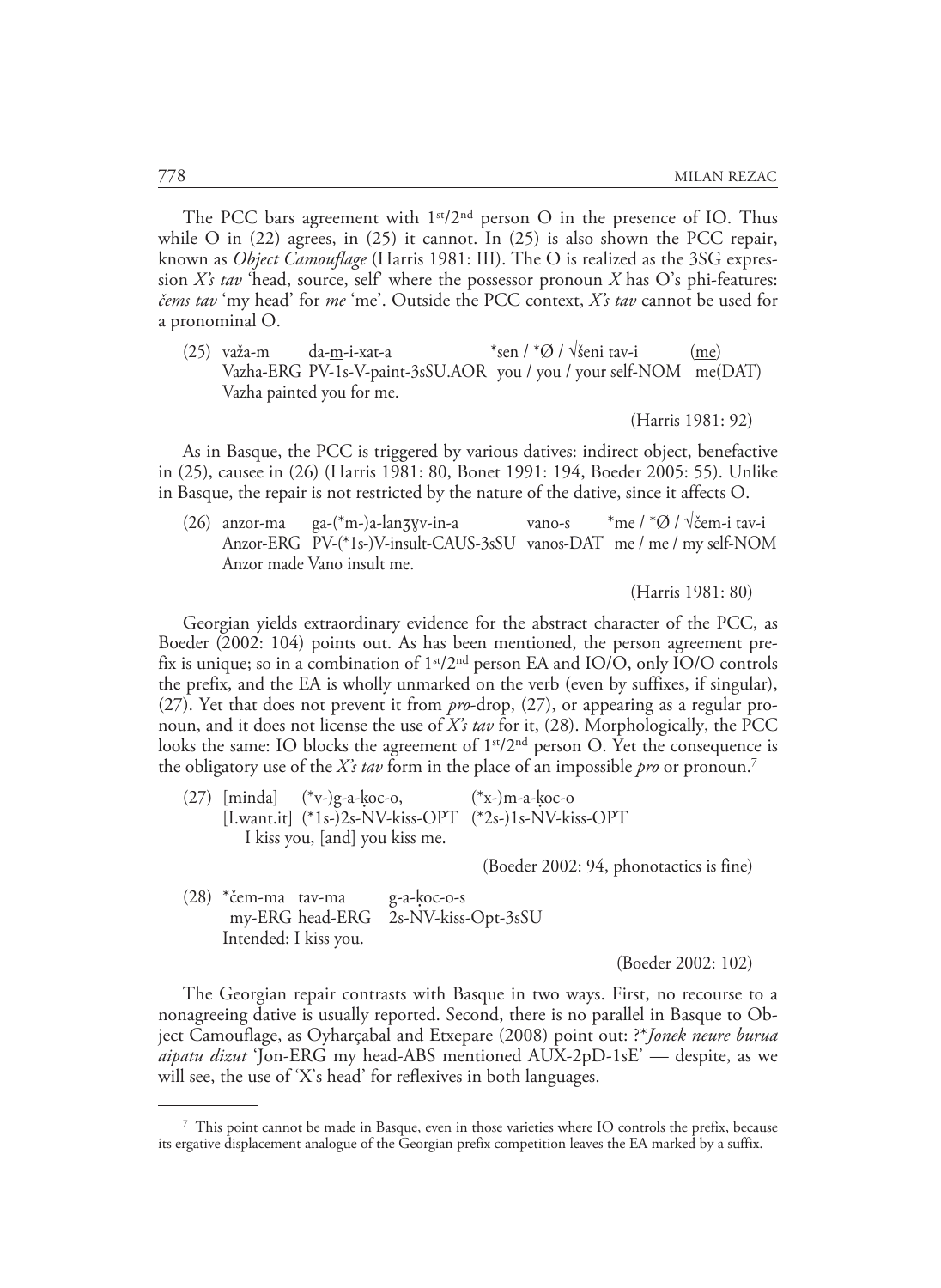However, the first point seems to be false. Boeder (2002: 97-8) observes that in a limited set of contexts, Object Camouflage stands beside the use of a nonagreeing dative in Georgian, so the following example either is possible (cf. also Hewitt 1995: 140f.):

(29) a. mi-m-q'id-i-s me ma-s PV-1s-sell-TS-3sSU I he-DAT b. mi-Ø-q'id-i-s ma-s čem-s tav-s PV-3D-sell-TS-3sSU s/he-DAT my-DAT head-DAT s/he will sell me to him/her

(Boeder 2002: 98)

Two conditions must be met for the use of a nonagreeing dative to repair the PCC. Georgian distinguishes two types of datives in its verbal morphology (Harris 1981, Boeder 2005: 34-38). One is applicative, signalled by dedicated 'version vowels', such as *i* for beneficiaries, experiencers, possessors, near locations, and for subject-oriented reflexives, or *a* for location on or movement from a surface. The other lacks a version vowel, or has one lexically determined by the root with no correspondence to meaning; these are basic indirect objects of verbs like 'give'. Only this latter kind may become nonagreeing in the PCC repair, as in French and Basque. The further condition on the repair is that the nonagreeing dative must be  $3<sup>rd</sup>$  person, even if it has none or lexicallydetermined version vowel. This has no analogue in Romance or Basque.<sup>8</sup>

i(i) is ma-s m-a-ʒarcv-in-eb-s me is ma-s a-ʒarcv-in-eb-s čem-s tav-s he he-DAT 1s-NV-rob-CAUS-PRES me / my head he makes him rob me (Boeder 2005: 47)

<sup>8</sup> Cf. 1/2-3 asymmetries where only 3rd person can assume a strong/non-doubled form, as in French *eux (ils) sont venus* 'they[strong] (they[weak]) are come' vs. *moi \*(je) suis/est venu* 'I \*(I) am/is come' (Kayne 2000), to be used in governing either the 'strengthening' discussed below, or of 1/2 accusative - 3 'dative' marking splits of indirect objects (Jelinek 2000), interpretable as applicative-prepositional. An independent diagnostic of applicativity partially confirms the applicative character of irreparable datives in Georgian, but also suggests that the restriction on 1<sup>st</sup>/2<sup>nd</sup> persons is not to be reduced to their obligatory applicativity. There are various contexts where dative agreement is impossible, and an IO then assumes the form of a PP headed by *tvis*, which independently marks 'for' benefactive PPs (in Old Georgian, it remained a nonagreeing dative): in causativization and in 'inversion' where the EA is the agreeing dative, and in the nonfinite, nonagreeing infinitives, masdars, and participles. One might expect *tvis*-phrases to be restricted to basic indirect objects (and their independent benefactive use). For participles forming the analytical passive, Harris (1981: 115-6) does restrict *tvis* phrases to basic indirect objects, because they cannot realize possessors (cf. the lack of benefactive reading in French *la voiture achetée à ELLE* 'the car bought from/\*for her' (Postal 1990: 151); contrast (20)). However, 1<sup>st</sup>/2<sup>nd</sup> person indirect objects, which cannot suspend agreement in PCC repair, can be realized by *tvis* both in causatives (p. 82) and in inversion (p. 123). The situation of causees is unclear. It is impossible to take the causative of a transitive, with a dative causee for the EA, and causativize it again, so that the causer becomes the agreeing dative and the embedded EA a *tvis*-phrase (p. 285 note 6). However, a dative causee, and 1st/2nd person at that, surfaces as a *tvis*-PP in inversion when the EA becomes the agreeing dative (p. 132, 172). Georgian inversion is in many other ways a mystery, but there is something else going on with causee datives. Their agreement can be omitted to repair the PCC in (i), and their version a is grouped with the lexically-determined kind (Boeder 2005: 37; note 6 above); cf. double dative (ii) where the version vowel and causee agreement disappear to make way for the benefactive.

<sup>(</sup>ii) mi-g-i-šver-in-e (me šen) ǯox-i mc\_q'ems-s xbo-s-tvis / xbo-s PV-2-OV-hold.out-CAUS (I you) stick-NOM shepherd-DAT calf-GEN-for / calf-DAT I made the shepherd hold out the stick at your calf. (Boeder 2002: 96 note 22, Khevsur dialect)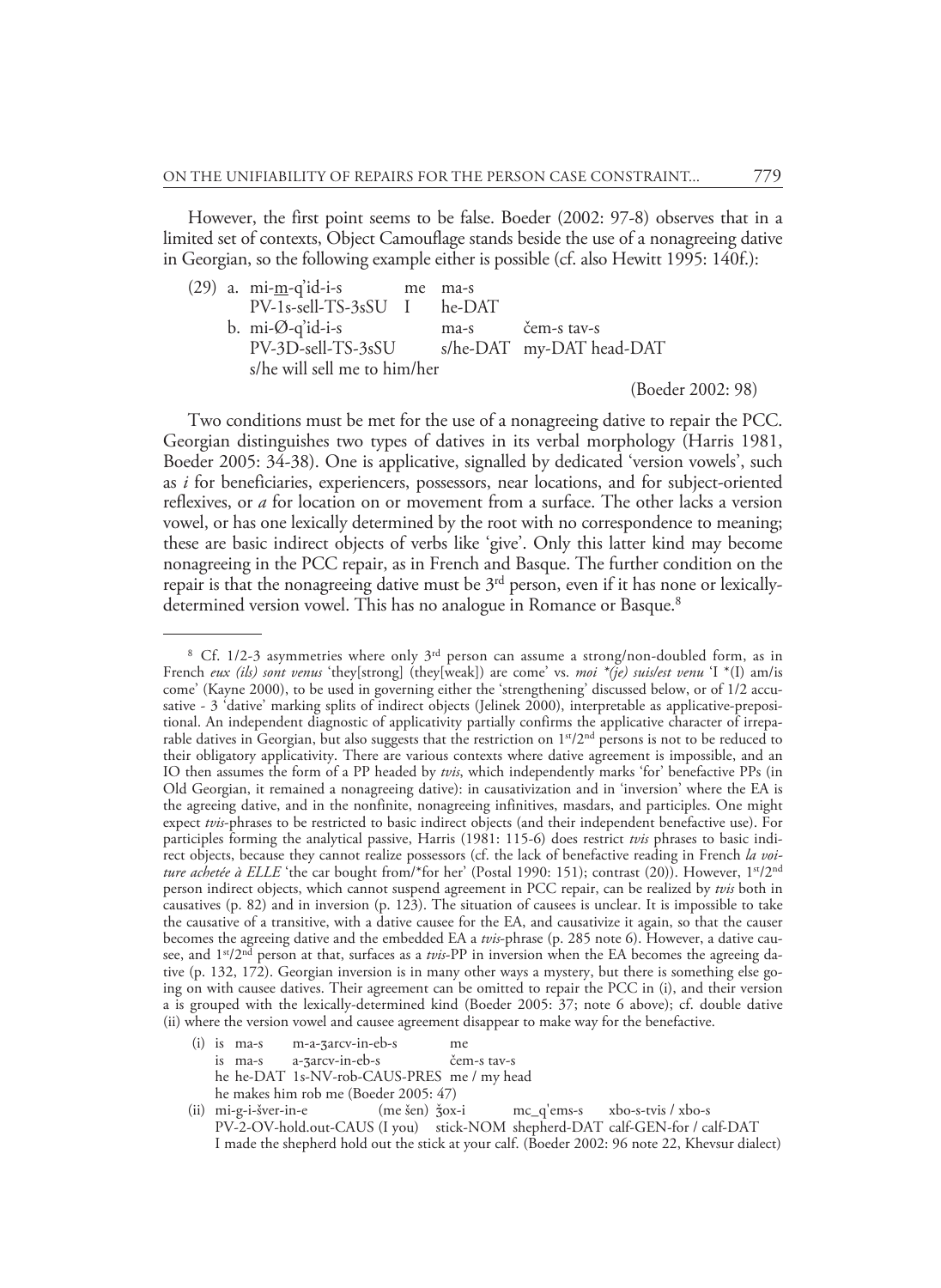Consider now Object Camouflage itself. At first sight, the use of 'X's head' for 'X', a pronoun, is unlike the Romance and Basque repairs by a strong pronoun. Yet a story can be told highlighting the similarity, starting from Cardinaletti and Starke's (1999) proposal that strong pronouns have a richer internal syntax than weak ones, being more like PPs than DPs, and notably with an internal Case-licenser of their own. They are thus autonomous of the clausal Case/Agree system, which French clitics and Basque agreeing datives need. In transforming a clitic/weak pronoun to *a* + strong pronoun in French and a nonagreeing dative in Basque, the repair strengthens it by adding to it its own internal Case licenser. The result is a PP, realized in the prepositional construction, and leaving the Case/Agree system of the clause entirely for the direct object. Along these lines Object Camouflage can be analysed as well (Rezac 2007, cf. Albizu 1997a: 256).

We may think of pronouns as a nominal core N  $\lambda x.x=x'$  and a phi-containing functional projection ϕ, [ϕ N] (Déchaine and Wiltschko 2002). Ordinarily, N raises to φ and the whole is Case-licensed by Agree with T/*v*. These are the ordinary agreeing pronouns and *pro* of Georgian. In the PCC repair, the pronoun is strengthened by an internal Case licenser for  $\varphi$ , and DP-internal [Case +  $\varphi$ ] is naturally a possessive pronoun. The N head is left in-situ, and Case-licensed by the clause, where it agrees as 3SG. It is realized by the lexical item closest to its meaning 'λx.x=x': *tav* 'self'.

(30) a. Ordinary pronoun:  $[\,\varphi + N t_{\rm N}] \rightarrow$  bare pronoun b. Case added:  $[[\text{Case} + \varphi] \text{ N}] \rightarrow \text{possessive pronoun} + \text{tav} \text{ 'self'}$ 

(Rezac 2007: 125f.)

On this view, one would hope for other uses of *X's tav* as strong pronouns. Outside Object Camouflage, *X's tav* forms mostly serve as subject-oriented O/IO reflexives, but not as logophora which would be relatable to emphasis (Harris 1981: 23-6, 281 note 4, Amiridze 2006). Nevertheless, Boeder (2002: 100-2, 2005: 54-6) notes some uses as emphatic pronouns. Clearest are vocatives, *čem-o tav-o* 'my-VOC head-VOC' = 'O me!'. Less obviously nonanaphoric are oblique nonarguments such as 'by yourself', (31), and emphatic subjects, (32) (Amiridze 2006: VII treats the latter as metonymous anaphors).

(31) rac mo-g-i-va dav-ita-o, q'vela šeni tav-ita-o whatever PV-2s-OV-will.come dispute-INS-QUOT all your head-INS-QUOT …it all happens to you by/because of yourself, it is said' (proverb)

(Boeder 2002: 100)

(32) čem-ma tav-ma m-a-iʒul-a me my-ERG head-ERG 1s-NV-force-3sSU.AOR me(NOM) It was me who forced myself.

(Boeder 2002: 101)

The Basque expression *X's buru* 'X's head' is parallel to Georgian *X's tav* in its use as a reflexive (Lafon 1944: 397). It also has some attestations as nonreflexive emphatic internal argument (Artiagoitia 2003), and a use as an ergative subject through a metonymous nonreflexive interpretation (Oyharçabal 2003). In both languages, *X's tav/ buru* is a *specialized* strong form — not it, but rather plain strong pronouns, usually serve as nonagreeing strong forms, for instance in PPs. Yet despite these parallels *X's*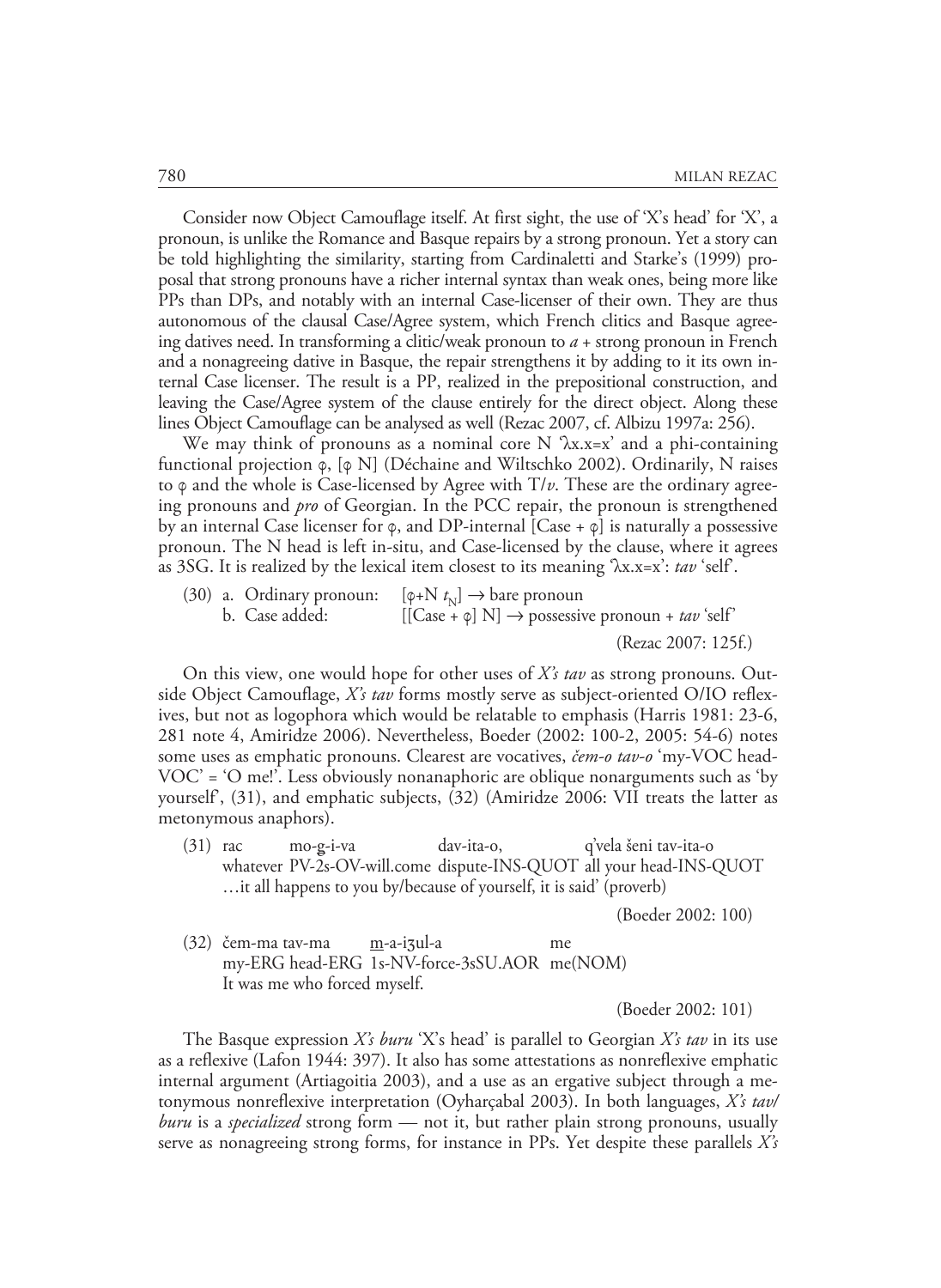*buru* cannot be used for a  $1^{st}/2^{nd}$  person absolutive to rescue the PCC, unlike *X's tav*. It may be that *X's buru* is less grammaticalized than *X's tav*; one thinks of the optionality plurality of *buru* if it has a plural referent, *geure buru(ak)* 'our head(s) = ourselves' (Artiagoitia 2003), found for *tav* in Old but not Modern Georgian (Boeder 2005).

Perhaps more is needed than having a form like *X's buru* to repair O. In French and Basque, O (and S) cannot be strengthened to repair the PCC even when the IO is irrepairable, and this ought to relate to the more PP-like character of the IO to start with, even when applicative: to its having dative rather than direct case. In Georgian this too might be reflected. Harris (1981: 282 note 4) notes that in some dialects, Object Camouflage is available only when the dative is  $1<sup>st</sup>/2<sup>nd</sup>$  person (thus not in (29)b). One would like to relate this to the availability of dative agreement suspension to repair the PCC when the dative is  $3<sup>rd</sup>$  person; perhaps it pre-empts using *X's tav* for the absolutive.9

To finish with Georgian, there is no PCC in nonfinite forms (Harris 1981: 165, Bonet 1991: 190-1). Unlike in Basque, this is unsurprising. The IO in them is realized not as a dative but as a *tvis* 'for' PP (cf. note 8). Like all other PPs, *tvis* PPs are nonagreeing and do not create the PCC even in finite clauses.10 In Old Georgian nonagreeing datives are found where *tvis*-phrases are used for IOs now, including nonfinite forms. One wonders then whether the absence of the PCC in Basque nonfinite clauses is not due to a similar use of a nonapplicative, prepositional structure for datives, leaving (20) unresolved.<sup>11</sup>

(33) šeni / \*šeni tavis čabareba masc.avleblis-tvis you.GEN / your self.GEN rendering.NOM teacher-for Turning you over to the teacher.

(Harris 1981: 165)

#### **5. Basque unaccusatives**<sup>12</sup>

In French, there is no PCC in unaccusatives with a dative, and it is not expected. The nominative S raises past the dative IO to [Spec, TP] to satisfy the EPP. At that point it has by-passed the intervention effect in (1) of the dative on Agree with T. This should be true in accusative languages whenever S satisfies the EPP.13 Similarly

<sup>9</sup> Often when a strong O for a clitic or agreement rescues the PCC, it is allowed independently and so not a repair, as in Greek (Anagnostopoulou 2003: 314f., 349 note 92). Particularly interesting is the contrast between the closely-related Warlpiri and Jaru: only in the latter of are nonagreeing strong accusative 1<sup>st</sup>/2<sup>nd</sup> person pronouns licensed, both to avoid the PCC and independently (Simpson 1983: 193-4, Tsunoda 1981).

<sup>&</sup>lt;sup>10</sup> Moreover, O is genitive, not nominative / dative, and there is no evidence for the PCC affecting genitives.

<sup>11</sup> If tenable, see Albizu (2001) for options regarding *bere*-type anaphora.

<sup>&</sup>lt;sup>12</sup> This section resumes Rezac (2008a).

<sup>&</sup>lt;sup>13</sup> When the nominative remains in-situ, other constraints often make the facts of agreement difficult to evaluate. Thus in French (i): no pronominal arguments and no person agreement can occur in inversion - perhaps relatable to the PCC via intervention of the A'-trace.

<sup>(</sup>i) Je voudrais que Marie et toi veniez/\*viennent // viennent/\*veniez Marie et toi I would.like that M and you come.2PL // come.3PL M and you (Marandin 2001).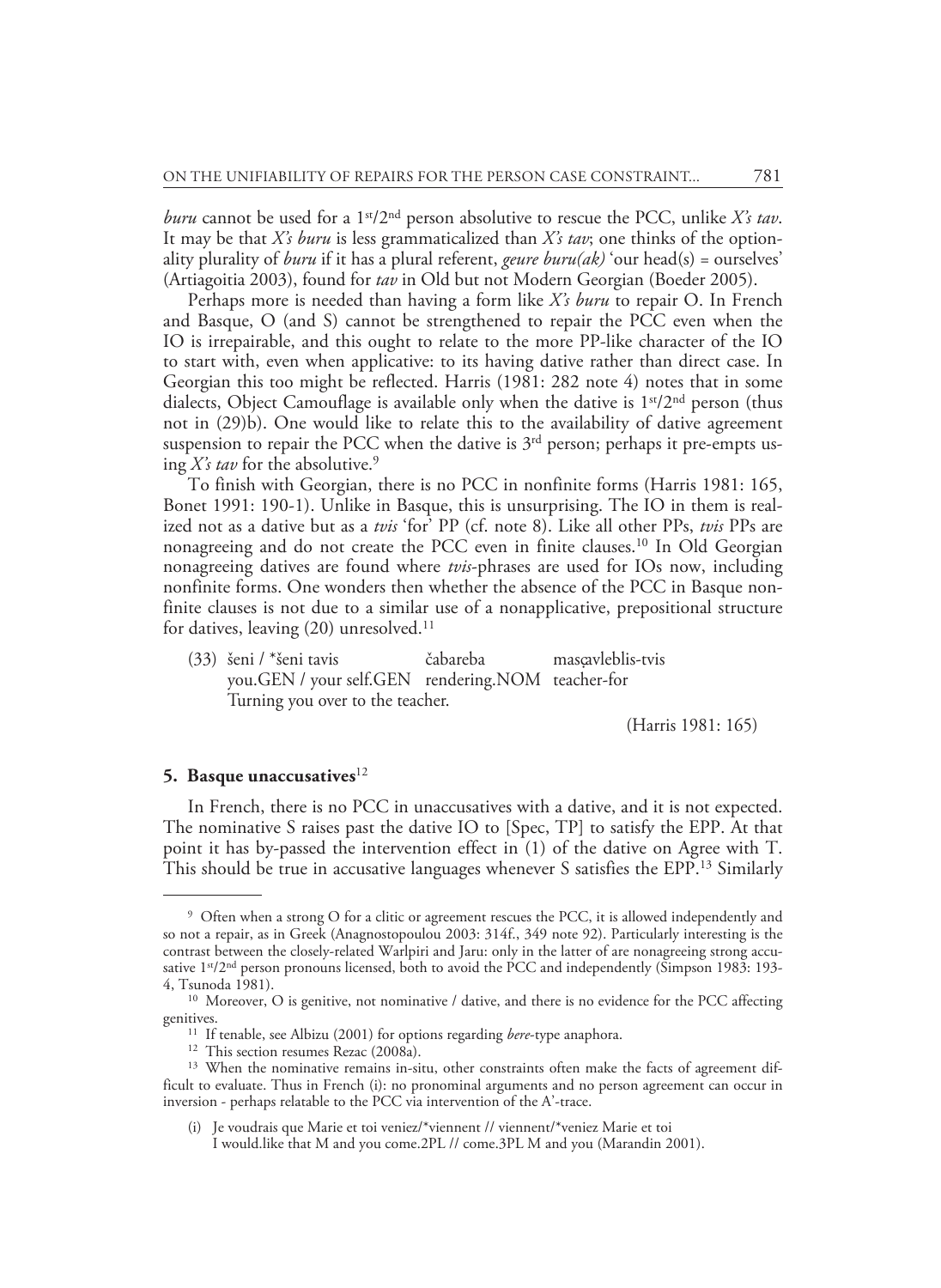in Georgian: agreement treats S as EA rather than O/IO, so at some point refers to a configuration where S has raised over IO, whether to [Spec, TP] or lower (Rezac 2008a: 92 note 21).

(34) S T (*v*) 
$$
\begin{bmatrix} \begin{matrix} P \\ \begin{matrix} P \end{matrix} \end{bmatrix} & \begin{matrix} P \\ \begin{matrix} P \end{matrix} \end{bmatrix} & \begin{matrix} P \\ \begin{matrix} P \end{matrix} \end{matrix} \end{bmatrix}
$$
 
$$
\begin{bmatrix} \begin{matrix} P \\ \begin{matrix} P \end{matrix} \end{bmatrix} & \begin{matrix} P \\ \begin{matrix} P \end{matrix} \end{bmatrix} & \begin{matrix} P \\ \begin{matrix} P \end{matrix} \end{bmatrix} & \begin{matrix} P \\ \begin{matrix} P \end{matrix} \end{bmatrix} & \begin{matrix} P \\ \begin{matrix} P \end{matrix} \end{bmatrix} & \begin{matrix} P \\ \begin{matrix} P \end{matrix} \end{bmatrix}
$$

(35) Je me/lui plais *t* me/lui *t* je avec les cheveux longs. I.NOM me.DAT/him.DAT please.1SG I like myself with long hair. / She likes me with long hair.

(Rezac 2008a: 92)

In quirky-subject languages like Icelandic, it is the dative that satisfies the EPP of T. T-nominative person Agree then remains blocked by the dative, giving the PCC:

- (36)  $\begin{bmatrix} T_{\text{TP}} & \text{IO.DAT} \\ \text{TP} & \text{I-NOM} & \end{bmatrix} \begin{bmatrix} T_{\text{NOM}} & \begin{bmatrix} \nu & \begin{bmatrix} \text{a}_{\text{P}} \end{bmatrix} \end{bmatrix} \begin{bmatrix} \text{a}_{\text{P}} \end{bmatrix} \begin{bmatrix} \text{a}_{\text{NP}} \end{bmatrix} \begin{bmatrix} \text{a}_{\text{NP}} \end{bmatrix} \begin{bmatrix} \text{b}_{\text{NP}} \end{bmatrix} \begin{bmatrix} \text{c}_{\text{NP}} \end{bmatrix} \$ EPP move agreement, Case, number
- (37) Hverjumi mundi/\*mundumj (*t*' i ) þá *t* i virðast **við**<sup>j</sup> vera hæfir? who.DAT would.3SG/1PL then seem we.NOM be competent To whom would we then seem to be competent?

(Sigurðsson and Holmberg 2008, Rezac 2008a: 89-91)

However, there is derivation that creates a French-like configuration in Icelandic. The dative may A'-extract from its base position rather than [Spec, TP], the nominative may then raise to [Spec, TP] in 'long raising', and there is no PCC:

(38) 
$$
\left[\begin{array}{cc}C\end{array}\right]
$$
 [C  $\left[\begin{array}{cc}T_{\text{TP}}\end{array}\right]$  S.NOM  $\left[\begin{array}{cc}T_{\text{NOM}}\end{array}\right]$   $\left[\begin{array}{cc}[\nu\end{array}\right]$   $\left[\begin{array}{cc}A_{\text{ppl}}\end{array}p\right]$   $t_{\text{LO}}$  Appl  $\left[\begin{array}{cc}V\ldots\ t_{\text{S}}\end{array}\right]$  ]]]]] ] ]  
\nnumber, person |  
\nEPP move

(39) Hverjumi mundumj /\*mundi **viðj** þá *t* i virðast *t* j vera hæfir? who.DAT would.1PL/3SG we.NOM then seem be competent To whom would we then seem to be competent?

(Sigurðsson and Holmberg 2008, Rezac 2008a: 89-91)

In Basque, the PCC occurs in applicative unaccusatives, and this seems common in ergative languages of its type. Basque has both DAT-ABS applicative unaccusatives and ABS-DAT motion verbs. DAT-ABS psych-verbs like *gustatu* 'like' with an applicative dative experiencer generated above S are subject to the PCC, while ABS-DAT motion verbs like *hurbildu* 'approach' with a dative goal of motion below S are not. Various diagnostics converge on this difference, including the one already discussed: in the northeastern dialects the dative of ABS-DAT but not DAT-ABS verbs can be of the nonagreeing type (Rezac forthc a; for other diagnostics, 2008a). 14 Otherwise the two

 $14$  Even in the western dialects where dative agreement is usually obligatory, there is an asymmetry between a basic indirect object and an applicative object in agreement omission: an agreeing dative of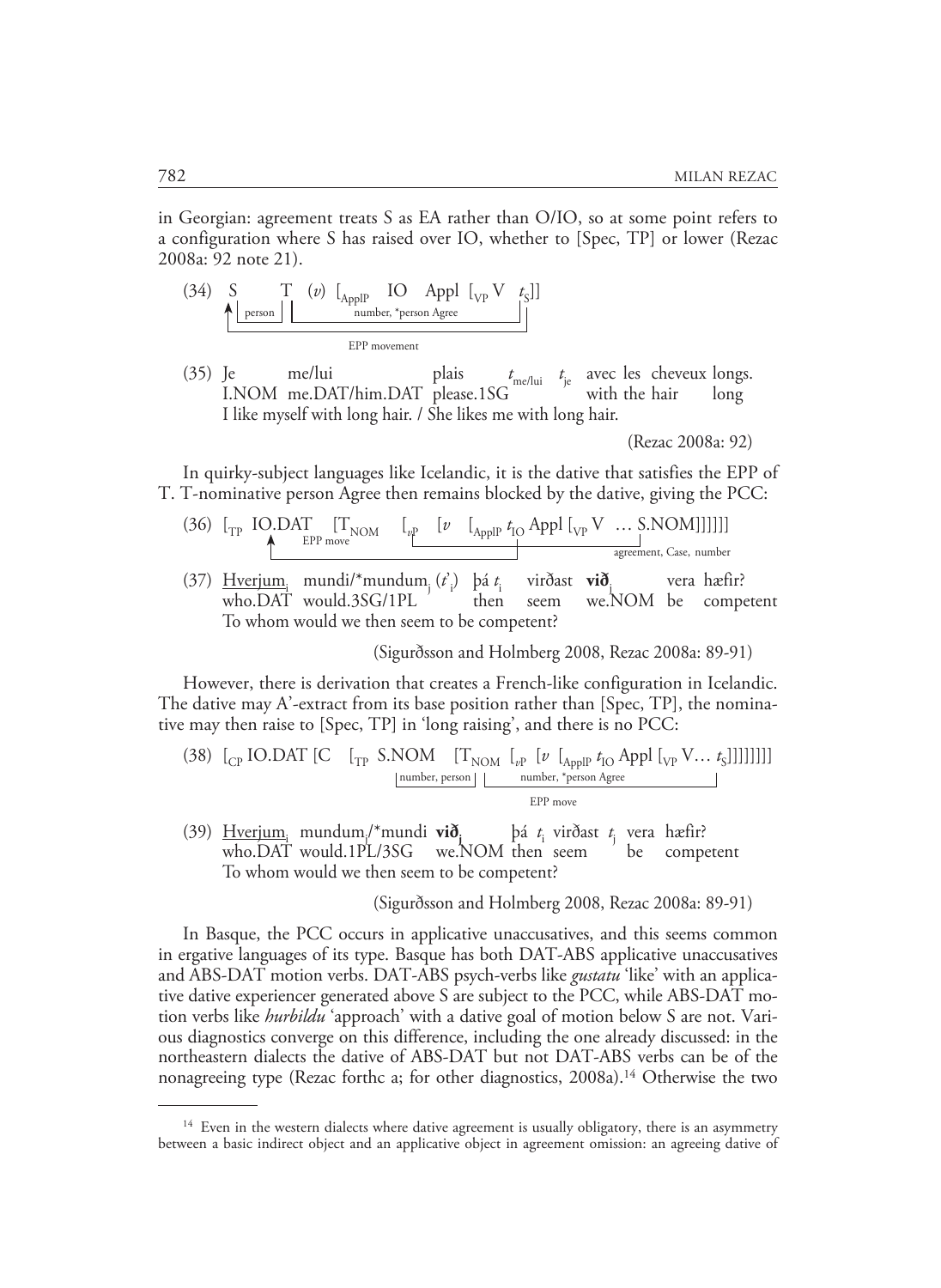verbs use exactly the same morphology, so the expected but PCC-banned agreement forms for *gustatu* are instantiated by *hurbildu*. This identity is curious yet thoroughgoing: not just in absolutive and dative agreement exponents, but in root allomorphy and in a separate agreement marker known as the 'dative flag' that looks like an applicative head. We shall see the same in Chinook. In many western varieties, even for ABS-DAT verbs some or all 1/2.ABS-DAT forms like (40)a are missing, not through the PCC, but in a haphazard way indicative of morphological gaps (Rezac forthc b).15

|  | $(40)$ a. $(Ni)$        |          | Miren-i, hurbiltzen /?*gustatzen n,-atzai-o,.    |               |
|--|-------------------------|----------|--------------------------------------------------|---------------|
|  | I.ABS                   |          | Miren-DAT approaching / liking                   | $1sA-AUX-3sD$ |
|  | b. Miren-i <sub>i</sub> | (haiek.) | hurbiltzen / gustatzen                           | zai-zki -o .  |
|  | Miren-DAT they.ABS      |          | coming / liking                                  | $AUX-3pA-3sD$ |
|  |                         |          | (q.v. Albizu 1997b: 21, Rezac 2008a: 73, forthc) |               |

Unlike in Icelandic, S rather than the dative satisfies the EPP of T in Basque for true subjecthood, so the explanation for the PCC in its unaccusatives cannot be quite the same. Yet it is similar under the Bobaljik/Laka theory of ergativity, (41). Absolutive Agree occurs with *v* and the EPP belongs to T. Within the *v*P, S stays below the dative, which thus intervenes for *v*-S person Agree and creates the PCC.

(41) S T 
$$
v_{\text{ABS}}
$$
  $\begin{bmatrix} L_{\text{ApplP}} & \text{IO Appl } [_{VP}V & t_{\text{s}}] \end{bmatrix}$   
EPP movement  $\begin{bmatrix} L_{\text{applP}} & \text{I} & \text{F}_{\text{preson Age}} \\ \text{number, *person Age} & \text{F}_{\text{preson AGree}} \end{bmatrix}$ 

To repair the PCC, absolutive agreement cannot be suspended to give \**gu gustatzen zai(zki)o* AUX.3sA/3pA, just as with transitives (but cf. Rezac 2008a: 101 for one variety). Nor can a nonagreeing dative be used, since it is applicative. However, some varieties have another option (Arregi 2004, Rezac 2008a, Arregi and Nevins 2008). S is realized as ergative in a PCC context, that is when  $1<sup>st</sup>/2<sup>nd</sup>$  person S combines with an applicative dative, and nowhere else. The ergative is not available to the O of applicative transitives, even to repair the PCC, which already have an ergative EA. Nor is it available to the S of plain unaccusatives, or to the  $3<sup>rd</sup>$  person S of applicative unaccusatives, where there is no PCC. And importantly, it is also unavailable to the S of ABS-DAT verbs, even in those varieties mentioned above where a given 1/2.ABS-DAT combinations like *zatzaikzio* is a morphological gap.

|  | (42) a. Itxaso-ri, liburu-ak/*ek, gustatzen zai-zki <sub>t-0;</sub> /*di-o <sub>i</sub> -te <sub>t</sub>                                                           |  |                                                                 |
|--|--------------------------------------------------------------------------------------------------------------------------------------------------------------------|--|-----------------------------------------------------------------|
|  |                                                                                                                                                                    |  | Itxaso-DAT books-ABS/ERG liking AUX-3pA-3sD /*AUX-3sD-3pE       |
|  | b. Itxaso-ri, $(zu-k/\mathcal{A}\emptyset)$ gustatzen $z_{L}$ -atzai-zki <sub>t-o;</sub> / di-o <sub>i</sub> -zu <sub>t</sub>                                      |  |                                                                 |
|  |                                                                                                                                                                    |  | Itxaso-DAT you-ERG/ABS liking *2pA-AUX-pA-3sD / AUX-3sD-2pA     |
|  | c. Zu- $\varnothing$ /*k <sub>i</sub> Itxaso-ri <sub>k</sub> etortzen *di-o <sub>k</sub> -zu <sub>i</sub> / <sup>%</sup> z <sub>i</sub> -atzai-zki <sub>i</sub> -o |  |                                                                 |
|  |                                                                                                                                                                    |  | you-ABS/*ERG Itxaso-DAT coming *AUX-3sD-2sE / % 2sA -AUX-pA-3sD |
|  |                                                                                                                                                                    |  |                                                                 |

(Tolosa Basque, variant T1, Rezac 2008a)

interest can to some extent be added to a ditransitive or an ABS-DAT verb leaving its argument nonagreeing. It cannot be added to a DAT-ABS verb (Joppen and Wunderlich 1995: 159-161).

<sup>&</sup>lt;sup>15</sup> Of a sort that occur also commonly in ERG-DAT(-ABS) and less in ERG-ABS combinations involving two 1st/2nd person markers (Fernández 2001, Arregi and Nevins 2006).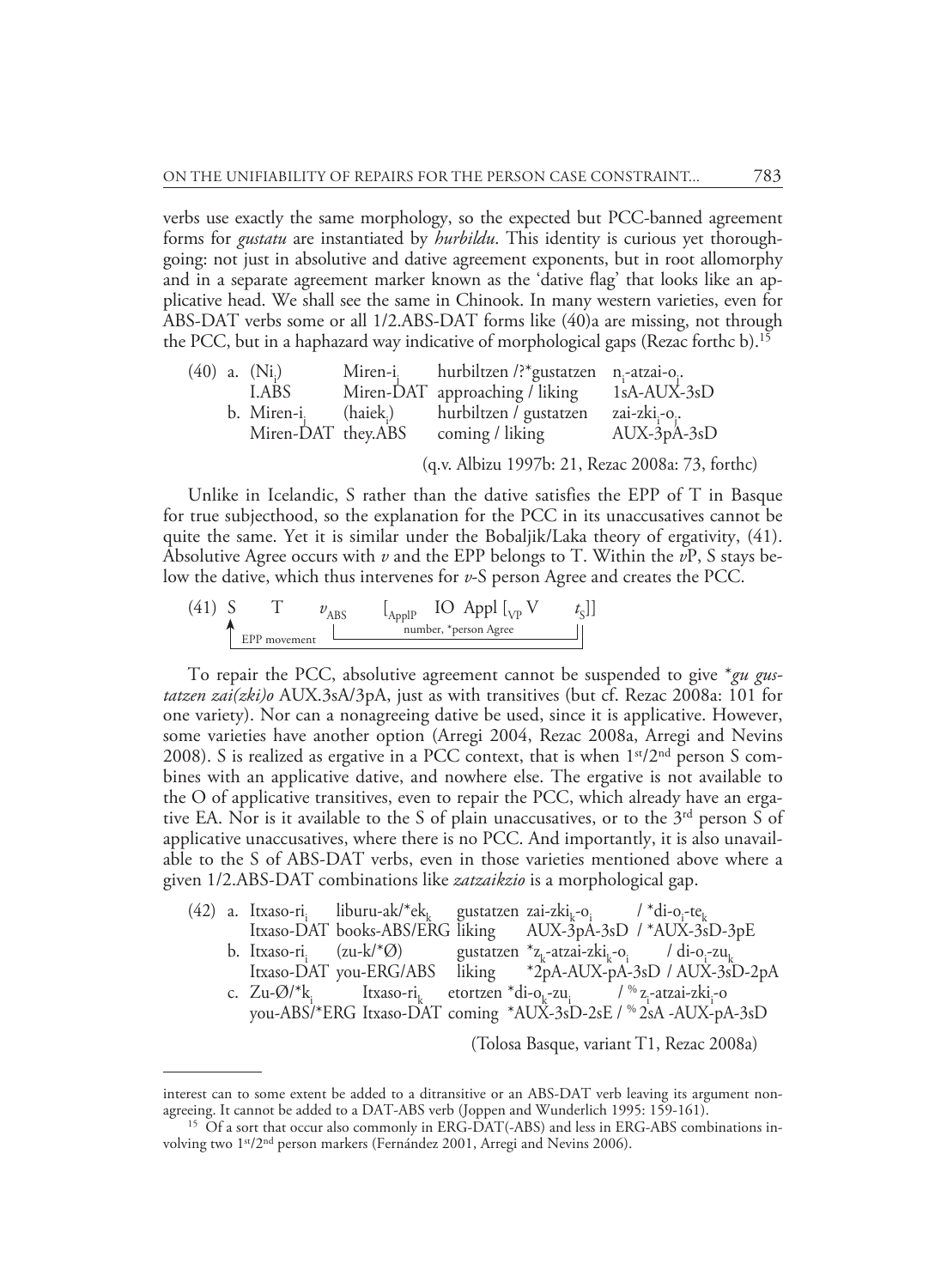Icelandic yields a clue to how this repair works. Movement of S to [Spec, TP] creates a configuration where person Agree between the ergative Case/Agree locus T and S can occur without intervention of the dative. However, T is not usually an active Case/Agree locus in the unaccusative configuration of an ergative language. The PCC licenses its activation, while a morphological gap does not.

This difference between the PCC and morphological gaps we have already seen in French, and perhaps the mechanism of the two repairs can be related as well. There is an abstract similarity between the emergence of an ergative and of a strong pronoun to repair the PCC. Both are marked choices for the coding of an argument, S on the one hand, unfocussed IO/O on the other. On Optimality-Theoretic models of grammar, they would emerge automatically if another constraint is ranked higher (cf. Bonet 1994). However, not only PCC but any grammaticality problem should license them, and this is not the case. Some theories of these elements permit a more narrow unification: the ergative is a marked or *dependent Case* available only when the absolutive has done its job, while a strong pronoun differs from a weak(er) one in having its own Case licenser. Both repairs are thus viewable as the addition of a Case-licenser to rescue the Case-licensing failure created by the PCC in (1) (Rezac 2007, 2008a,c).16

It would be worrisome if the few varieties of Basque with 'ergativization' were alone in the world. Finnish might be a good candidate for an image of it through the ergative-accusative mirror: DAT > NOM configurations surface as DAT > ACC if the nominative is an animate pronoun (Rezac 2007, 2008c). However, a true parallel occurs in Chinook.

# **6. Chinook unaccusatives**

Chinook presents the PCC and a repair remarkably similar to Basque, and the main difference between the two languages is expected independently. The ergativized argument is the applied object, but in Chinook unlike in Basque, applied objects have the direct case of S/O. In both languages then, the highest absolutive becomes ergative.

Chinook cross-references the EA, O, S, and IO on the verb using pronominal affixes of two series: *unmarked* for S, O, and IO, and *ergative* for EA.17 They are arranged in the order EA-O/S-IO. There is no case marking for these arguments.

(43) (i-kala<sub>i</sub>) ga-č<sub>i</sub>-ł<sub>j</sub>-(a)š<sub>k</sub>-l-u-√łada ((i)ł-šq<sup>w</sup>a<sub>j</sub> ((i)ł-šq<sup>w</sup>a<sub>j</sub>) ((i)š-Gagilak<sub>k</sub>)<br>3n-water 3du-woman 3sm-man RPT-3smE-3n-3du-Appl-DIR-threw 3n-water He (the man) threw it (the water) at the two of them (at the two women).

(Silverstein 1985: 185)

<sup>16</sup> See Rezac (2008a: 87) for a locus of parametrization among Basque varieties in allowing the re-

pair.17 Often the ergative affix = default + *<sup>k</sup>*, but there are opaque forms like 3SGM.E *č*; some forms are syncretic for the two series and so I do not gloss them as E. For 3DU and 3PL, S has an extra suffix compared with the O/IO morpheme. A similar exception occurs in Itelmen, Bobaljik (2000 note 10), who suggests that the realization of the agreement marker is sensitive to the presence of EA.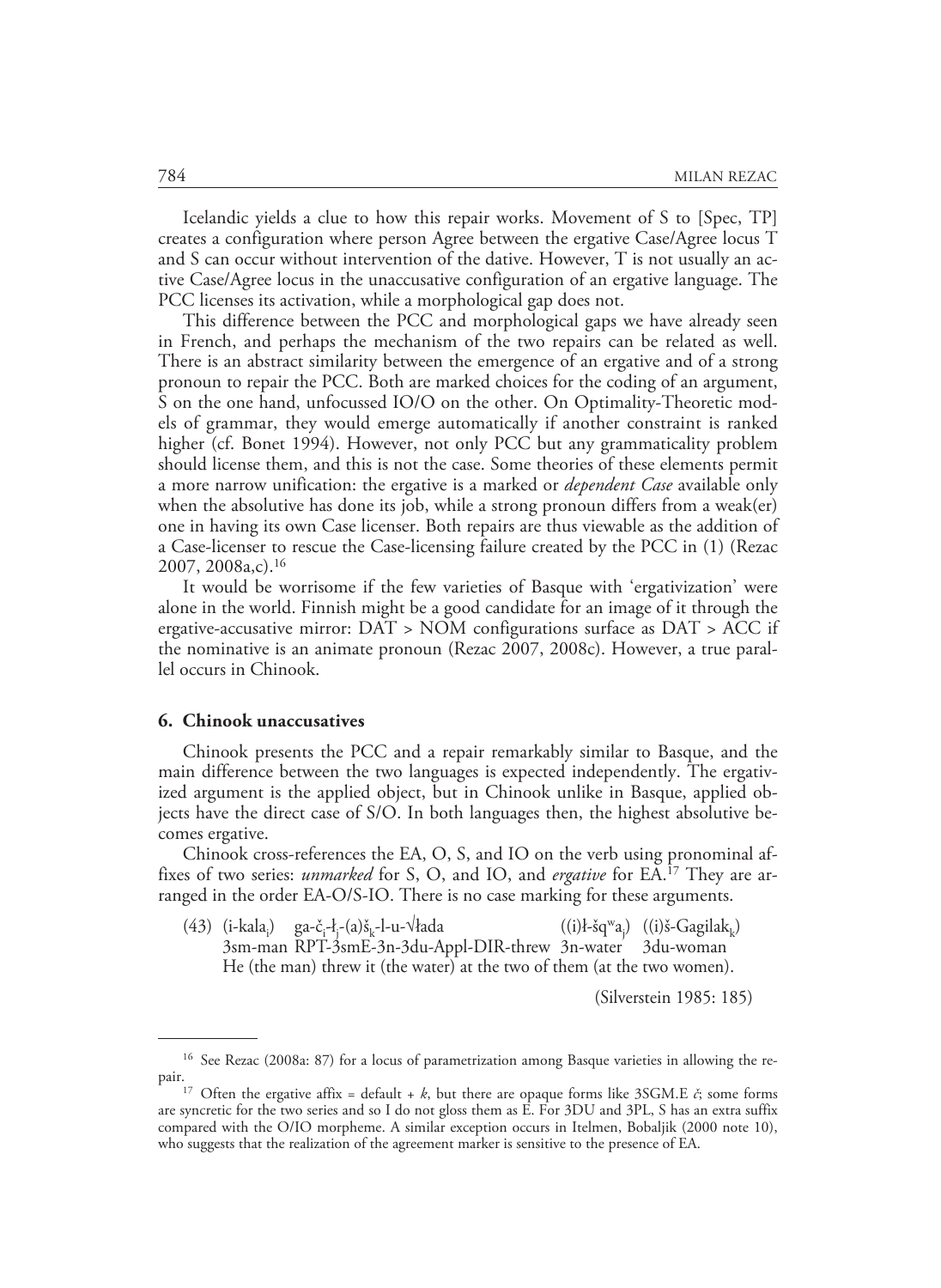The PCC prevents a ditransitive from having a  $1<sup>st</sup>/2<sup>nd</sup>$  person O.

(44) \*č-n-a-l-u-√i-amit 3smE-1s-3sf-? Appl-? DIR-√? take-? He is taking me for her.

(Silverstein 1985: 190)

Intransitives with S and an extra argument, IO, split into two types. Some like 'go' are immune to the PCC, so that S can be of any person. By this and by their meaning they correspond to Basque ABS-DAT unaccusatives with a dative below S.

(45) ga-nš-i-gl-u-√ya RPT-1p-3sm-?-? DIR-√go 'we (excl pl) went toward him'

#### (Silverstein 1985: 191)

Others like 'smell' are constrained by the PCC. Silverstein (1985: 191) characterizes this class as those whose IO is "a kind of dativised agent", and gives an example with an experiencer. The description suggests DAT-ABS applicative unaccusatives. As in Basque, the two classes do not differ in their morphology, including apparently an 'applicative' marker signalling the extra argument. DAT-ABS verbs are good with  $3<sup>rd</sup>$ but not 1<sup>st</sup>/2<sup>nd</sup> person S. The missing forms are supplied by what Silverstein (1985: 191-4) calls *thematisation*: the IO is coded by the ergative rather than the unmarked series. Thus expected unmarked *i* of (46)b (cf. (46)a) appears as the ergative  $\check{c}$  in (46)c.<sup>18</sup>

(46) a. **i**-n-l-√ła 3sm-1s-Appl-√stink He wafts towards me, *es shtinkt mir*, I smell him. b. \*nš-**i**-l-√ła → c . **č**-nš-l-√ła 1p-3sm-Appl-√stink He smells us (excl).

(Silverstein 1985: 192)

There is striking parallelism between Chinook and Basque. The PCC affects O and S in the presence of an applicative argument. Intransitives fall into two classes individuated by the applicative vs. prepositional character of the IO. The latter is not affected by the PCC, and exhibits the morphology that the PCC bans in the former. Unaccusatives with an applicative IO repair the PCC by coding one of their arguments in the same way as the EA, the ergative.

Unlike in Basque, the 'ergativized' argument of the Chinook repair is the IO rather than the S. However, the difference seems to derive from another. The

<sup>&</sup>lt;sup>18</sup> It is unclear whether S under thematicization uses O in 3DU/PL where different from S (preceding note), as might be thought since an ergative is present: p. 193 ex. 49 *š* for *št*, p. 194 above ex. 52. The PCC and thematisation extend (partly?) to 3SGM animate S, no surprise crosslinguistically (Ormazabal and Romero 2007, Rezac 2009a): «for third person animate nominative and third person indirect object, there is a tendency among speakers» for the PCC and thematization to occur" (Silverstein 1985: 193). Thus *\*š-i-l-√ła* 3du-**3sm**-Appl-√stink → *č-š-l-√ła* **3smE**-3du.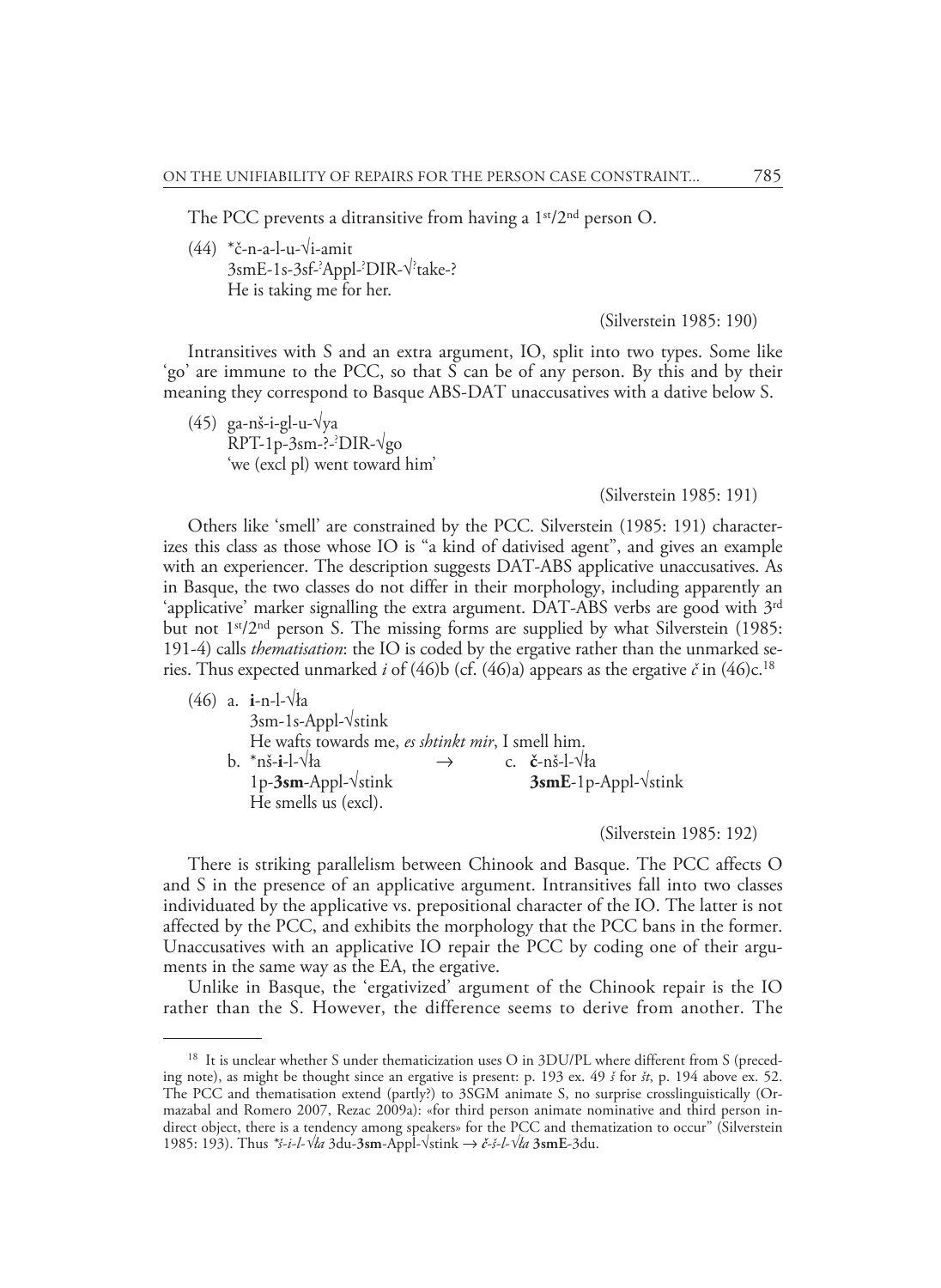IO in Chinook uses the same morphological marking as the O/S of plain transitives and intransitives, not a distinct one as in Basque. The identity is profound. It holds across a rich inventory of suffixes, and across allomorphy that modifies the normal exponents of  $1^{st}$  person EA/S in the context of  $2^{nd}$  person O/IO.<sup>19</sup> Thus Chinook belongs to the same class of languages as Wichita, Mohawk, Southern Tiwa, or English (Baker 1996: 194-5). In them it is the IO rather than O of applicative structures that assumes the case and agreement properties of the O/S of plain transitives, and the remaining O/S is relegated to a secondary object (though it may, as in Chinook, agree using the same number morphology as the IO).

This primary-object behaviour of the IO is the key to the Chinook-Basque difference. Basque ergativization targets the S because S lacks dative case. As the highest direct case argument, it raises to [Spec, TP] to satisfy the EPP, as in English: *She was baked two cakes*, *\*Two cakes were baked her*. Upon raising to [Spec, TP], the IO Agrees with T in a PCC contexts. As in Basque, such extra T activation is restricted to repairing the PCC, where the regular Case/Agree system fails to license a  $1<sup>st</sup>/2<sup>nd</sup>$ person argument.

(47) a. [S 
$$
T_{(ERG)} [v_{ABS} IO_{DATA} t_S]]
$$
 (Bayque)  
b. [IO  $T_{(ERG)} [v_{ABS} t_{IO} S]]$  (Chinook)

#### **7. Prospects**

Languages do not, in general, have syntactic repairs for ungrammaticality, whether it lies in syntax, interpretation, or realization. To pick an example from each domain, there is no way to fix the failure of Case licensing with unaccusatives in *The river thundered / \*fell its way into the ravine*, the Condition B violation in overlapping reference \**Vous t'avez sauvé la vie* 'You(PL) saved your(SG) life', the morphophonological gap in *By now, she has strid\_\_ across the desert for twenty years.* The existence of PCC repairs is revealing about the PCC, and perhaps about the architecture of language.

The repairs we have looked at suggest that there is promise to seeking common factors to them, and perhaps even a single underlying mechanism. They are dedicated to the PCC and cannot rescue other problems. They can be thought of as the strengthening of a structure by Case so that all arguments be Case-licensed: a clitic or agreeing pronoun becomes a strong nonagreeing one, an ergative is added to unaccusatives. Otherwise the strengthening is 'conservative'. The ergative goes on S or IO according to which is the subject, prepositional datives do not acquire applicative interpretation, the new strong pronouns exist already in some use, IO is preferred to O as a PP-like strong pronoun.

Yet not all PCC repairs fit. I end on ones uncovered in Ormazabal and Romero (2006) for Spanish and in Albizu (1997a, 2001) for Basque, completing the inventory of known repairs in the languages here. (48) comes from *leismo* Spanish where the 3SGM *animate* direct objects normally use 'dative' clitic *le* along with its prop-

<sup>&</sup>lt;sup>19</sup> 1SG  $n \to \emptyset$ , 2DU/2PL  $n\sinh \to \text{impersonal } q / \_2^{\text{nd}}$  person O/IO, contiguous or not as in  $EA_1$ -O-IO<sub>2</sub>.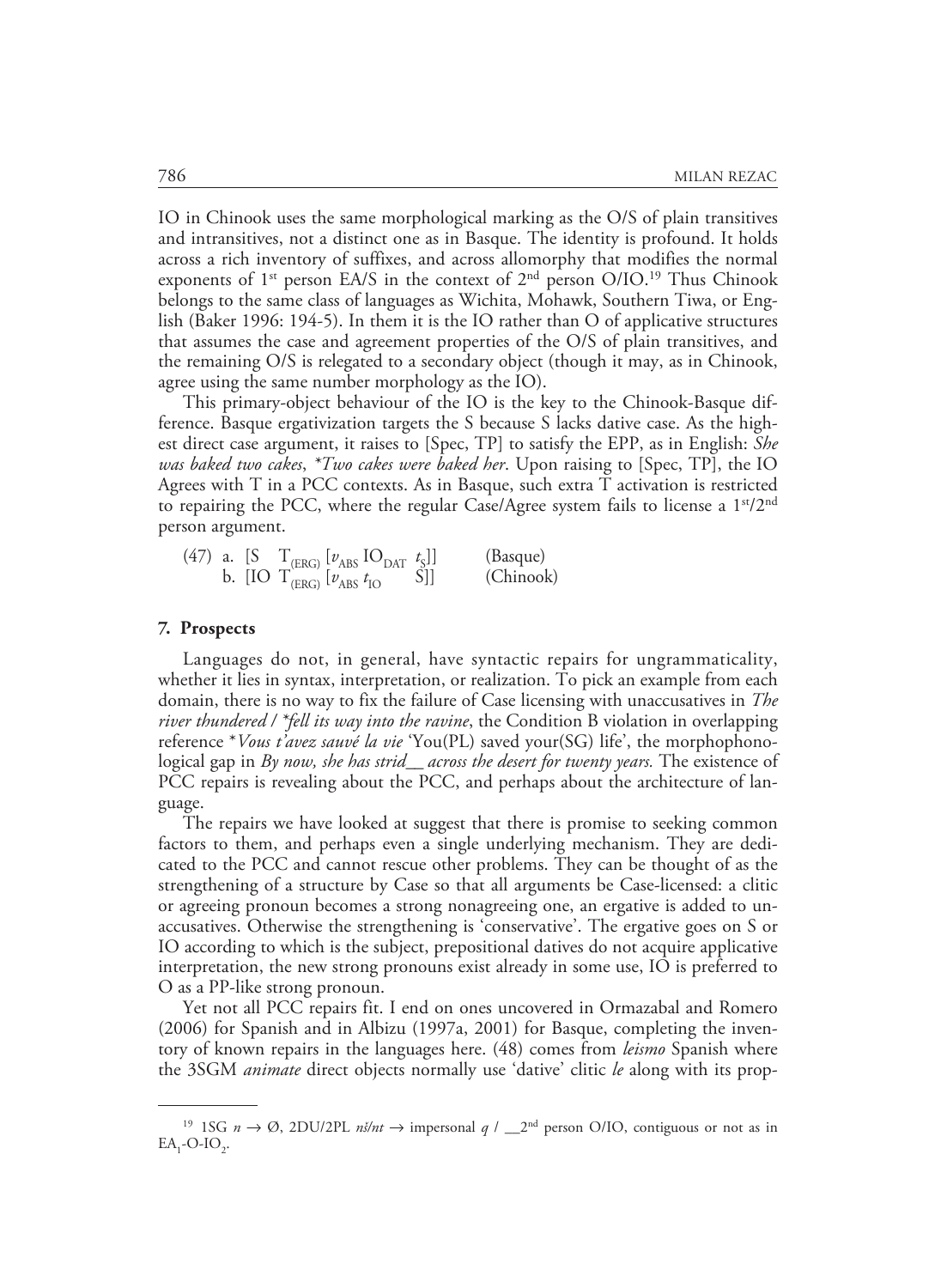erty of freely doubling  $a + DP$  objects. The PCC is avoided by using the accusative clitic *lo* otherwise reserved for inanimates, with its inability to double. Something different seems to be at work, relating to the syntax-interpretation relationship of phi-features (Rezac 2009a). In (50) from a *leismo*-like variety of Basque, there may be a similar phenomenon (P. Albizu p.c.). Some of its speakers have the unsurprising (49): to repair the PCC, dative agreement is omitted as in (11), the animate direct object is dative as ordinarily in this grammar, and perhaps for parsing reasons the two datives need a separation. Others, extraordinarily, have an *absolutive* pronoun with *dative* agreement, (50). Interesting work lies ahead.

| (48) Te *le/ $\sqrt{ }$ lo lleve (*a tu hijo)<br>you him.*D/ $\sqrt{A}$ (*A your son) |  | a casa<br>to home                             |
|---------------------------------------------------------------------------------------|--|-----------------------------------------------|
|                                                                                       |  | (Ormazabal and Romero 2006, cf. Rezac 2009a)  |
| $(49)$ Polizi-ari <sup>*</sup> (.)zuri/ <sup>*</sup> zu                               |  | eramango di-zu-te. [comma/pause is necessary] |

- (49) Polizi-ari\*(,)zuri/\*zu eramango di-zu-te. [comma/pause is necessary] police-DAT you.DAT/\*ABS bring.will AUX.2pD.3pE [T]
- (50) Azpisapo-ek ni/\*niri etsaia-ri saldu didate enemies-ERG me.ABS/\*DAT enemy-DAT sold AUX.1sD.3sE

(Albizu 1997a: 194, \**niri* based on P. Albizu p.c.)

# **8. References**

- Albizu, P., 1997a, *The syntax of person agreement.* Doctoral dissertation draft, University of Southern California.
- —, 1997b, «Generalized Person-Case Constraint». In *Theoretical issues on the morphologysyntax interface* (eds.), M. Uribe-Etxebarria, A. Mendikoetxea, 1-33. Donostia: UPV/ EHU.
- —, 2000, *Sobre la distribución sintáctica de las formas finitas del verbo vasco.* Ms.
- —, 2001, «Datibo sintagmen izaera sintaktikoaren inguruan». In Fernández & Albizu (eds.), 49-69.
- Amiridze, N., 2006, *Reflexivization strategies in Georgian.* Doctoral dissertation, Utrecht.
- Anagnostopoulou, E., 2003, *The syntax of ditransitives*. The Hague: Mouton de Gruyter.
- Anderson, S. R., 1984, «On representations in morphology», *NLLT* 2: 157-218.
- Arregi, K., 2004, *The* have/be *alternation in Basque.* Ms., U. Illinois.
- & A. Nevins, 2006, «Obliteration vs. Impoverishment in the Basque *g-/z-* constraint». In *University of Pennsylvania Working Papers in Linguistics* 13, 1-14.
- —, 2008, *A principled order to postsyntactic operations.* lingbuzz/000646
- Artiagoitia, X., 2000, *Hatserreak eta parametroak lantzen*. Gasteiz: UPV/EHU.
- —, 2003, «Reciprocal and reflexive constructions». In *A grammar of Basque* (eds.), J. I. Hualde, J. Ortiz de Urbina, 607-630. Berlin: Walter de Gruyter.
- Baker, M., 1996, *The polysynthesis parameter*. Oxford: Oxford U. P.
- Bobaljik, J. D., 2000, «The ins and outs of contextual allomorphy». In *University of Maryland Working Papers in Linguistics* 10, 35-71.
- & P. Branigan, 2006, «Eccentric agreement and multiple Case checking». In *Ergativity: Emerging issues* (eds.), A. Johns, D. Massam, J. Ndayiragije, 47-77. Dordrecht: Kluwer.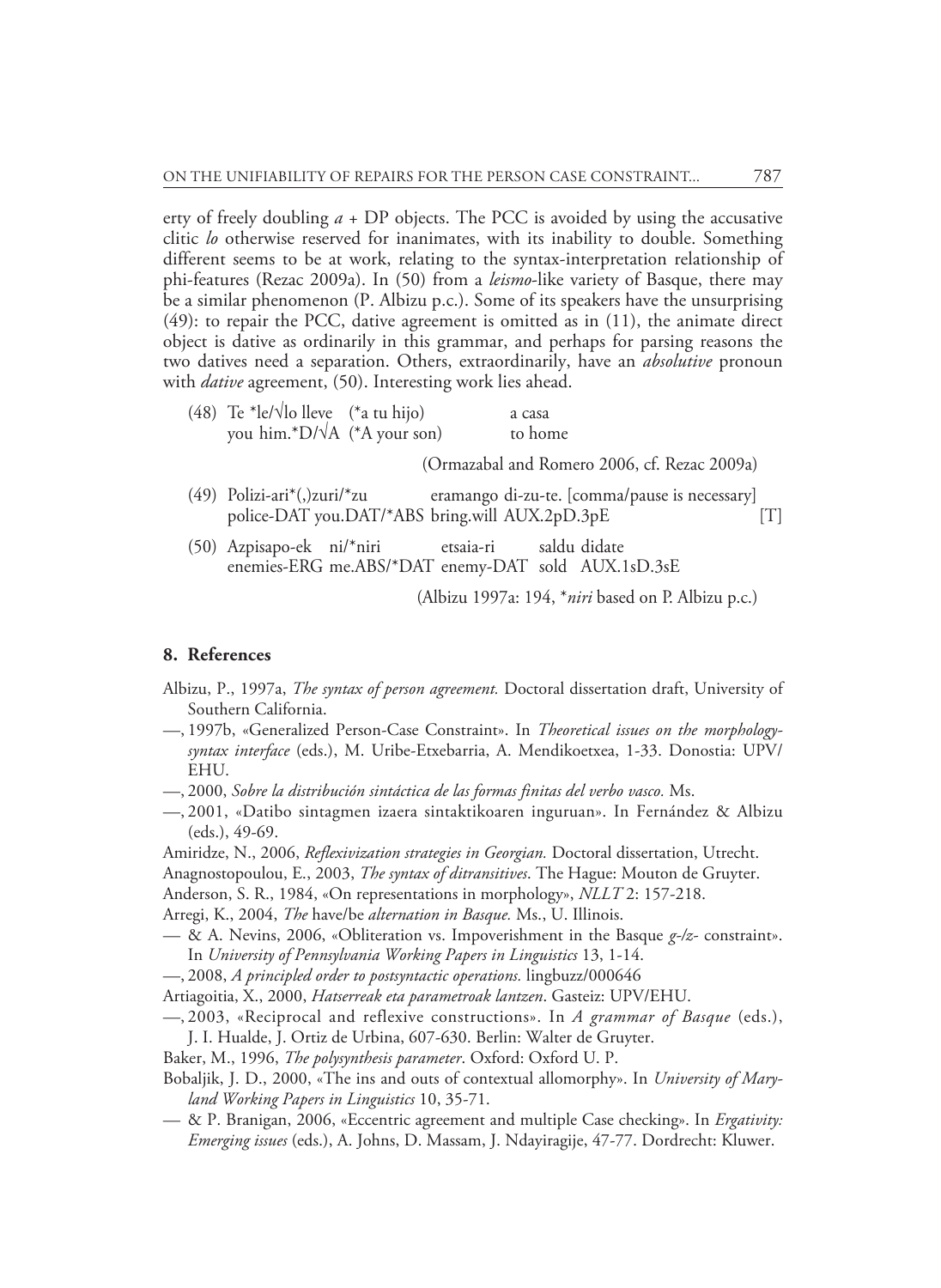- Boeder, W., 2002, «Syntax and morphology of polysynthesis in the Georgian verb». In *Problems of polysynthesis* (eds.), N. Evans, H. J. Sasse, 87-111. Berlin: Akademie.
- —, 2005, «The South Caucasian languages», *Lingua* 115: 5-89.
- Bonet, E., 1991, *Morphology after syntax.* Doctoral dissertation, MIT.
- —, 1994, «The Person-Case Constraint». In *MITWPL 22*, 33-52. MIT.
- Cardinaletti, A. & M. Starke, 1999, «The typology of structural deficiency». In *Clitics in the languages of Europe* (ed.), H. van Riemsdijk, 145-233. Berlin: Mouton de Gruyter.
- Couquaux, D., 1975, «Une règle de réanalyse en français», *Recherches linguistiques de Vincennes* 4: 32-72.
- Cuervo, C., 2003, *Datives at large.* Doctoral dissertation, MIT.
- Déchaine, R.-M. & M. Wiltschko, 2002, «Decomposing pronouns», *LI* 33: 409-442.
- Etxepare, R. & B. Oyharçabal, 2008a, «Locational datives and dative agreement in the eastern dialects of Basque». *European Dialect Syntax III,* Venice, September 2008.
- & —, 2008b, «Bi datibo egitura ifar-ekialdeko zenbait hizkeratan». *Aldaketak, aldaerak, bariazioak euskaran eta euskal testugintzan.* Baiona, Dec. 2008.
- Fernández, B. 2001. «Absolutibo komunztaduradun ergatiboak, absolutibo komunztaduradun datiboak». In Fernández & Albizu (eds.), 147-165.
- & P. Albizu (eds.), 2001, *On case and agreement,* Bilbo: UPV/EHU.
- —, J. Ortiz de Urbina & J. Landa, this vol., «Komunztadurik gabeko datiboen gakoez».
- & M. Rezac, in prep., «Datibo-osagarri bitxiak eta Datiboaren Lekualdatzea: *ari nai diyot* eta *kanta egin nazu* bidegurutzean». Ms., UPV/EHU and CNRS.
- Folli, R. & H. Harley, 2007, «Causation, obligation, and argument structure», *LI* 38: 197- 238.
- Harris, A., 1981, *Georgian syntax*. Cambridge: Cambridge U. P.
- Hewitt, B. G., 1995, *Georgian*. Amsterdam: John Benjamins.
- Jelinek, E., 2000, «Datives and argument hierarchies». In *Papers in honor of Ken Hale* (eds.), A. Carnie, E. Jelinek, M. Willie. Cambridge, Mass: MITWPL.
- Joppen, S. & D. Wunderlich, 1995, «Argument linking in Basque», *Lingua* 97: 123-169.
- Kayne, R., 1975, *French syntax*. Cambridge, Mass.: MIT Press.
- de Kok, A., 1985, *La place du pronom personnel régime conjoint en français*. Amsterdam: Rodopi.
- Lafitte, P., 1979, *Grammaire Basque (Navarro-Labourdin littéraire)*. Donostia: Elkar.
- Lafon, P., 1944 [1980], *Le système du verbe basque au XVI<sup>e</sup> siècle*. Donostia: Elkar.
- Laka, I., 1993, «The structure of inflection». In *Generative Studies in Basque Linguistics*, J. I. Hualde, J. Ortiz de Urbina (eds.), 21-70. Amsterdam: John Benjamins.
- Marandin, J.-M., 2001, «Unaccusative inversion in French». In *Going Romance 1999* (eds.), Y. de Hulst, J. Rooryck, J. Schroten. Amsterdam: John Benjamins.
- Nash, L., 1995, *Portée argumentale et marquage casuel dans les langues SOV et dans les langues ergatives: L'exemple du géorgien.* Doctoral dissertation, Paris 8.
- Ormazabal, J. & J. Romero, 1998, «On the syntactic nature of the *me-lui* and the Person-Case Constraint». *ASJU* 32: 415-434.
- &—, 2006, *Object clitics and agreement.* Ms.
- Ortiz de Urbina, J., 2003, «Causatives». In *A grammar of Basque*, J. I. Hualde, J. Ortiz de Urbina (eds.), 592-606. Berlin: Walter de Gruyter.
- Oyharçabal, B., 1992, «Structural Case and inherent case marking». In *Syntactic theory and Basque syntax*, J. A. Lakarra, J. Ortiz de Urbina (eds.), 309-342. Donostia.